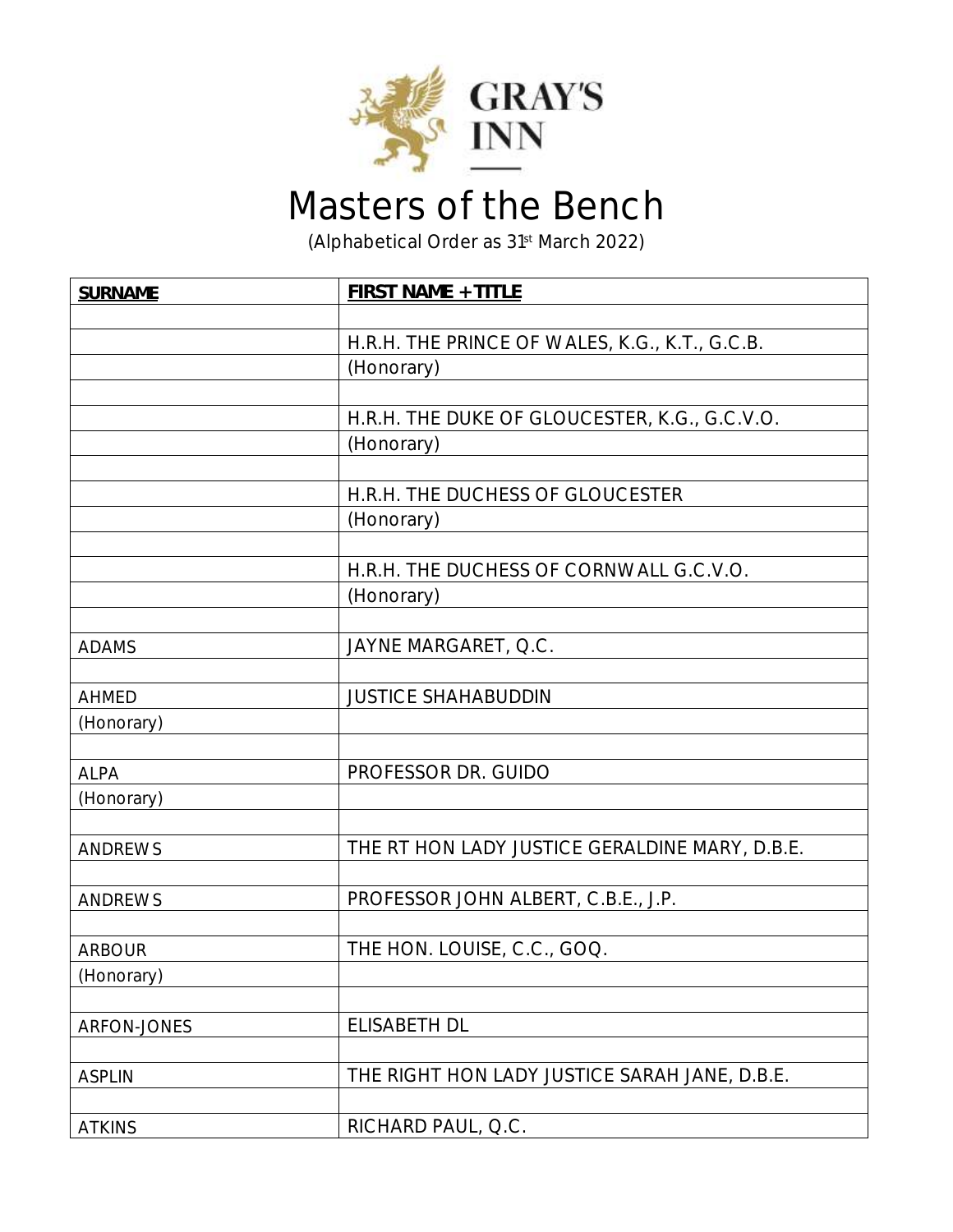

| <b>ATKINSON</b> | DUNCAN RICHARD, Q.C.                         |
|-----------------|----------------------------------------------|
|                 |                                              |
| <b>AUBREY</b>   | HIS HONOUR JUDGE DAVID STUART, Q.C.          |
|                 |                                              |
| <b>AULD</b>     | THE RIGHT HON SIR ROBIN ERNEST               |
|                 |                                              |
| <b>BAJWA</b>    | ALI NASEEM, Q.C.                             |
|                 |                                              |
| <b>BAKER</b>    | PROFESSOR SIR JOHN HAMILTON, QC(Hon) LLD FBA |
| (HONORARY)      |                                              |
|                 |                                              |
| <b>BAKER</b>    | PHILIP WOOLF, O.B.E, Q.C.                    |
|                 |                                              |
| <b>BALDWIN</b>  | JOHN PAUL, Q.C.                              |
|                 |                                              |
| <b>BANDA</b>    | THE HONOURABLE RICHARD ALLAN, SC             |
| (Honorary)      |                                              |
|                 |                                              |
| <b>BARKER</b>   | HIS HON BRIAN JOHN, C.B.E., QC               |
|                 | DAVID NOWELL,                                |
| <b>BARNARD</b>  |                                              |
| <b>BARNES</b>   | ADRIAN FRANCIS PATRICK C.V.O., D.L.          |
|                 |                                              |
| <b>BARNES</b>   | TIMOTHY PAUL, Q.C.                           |
|                 |                                              |
| <b>BEINISCH</b> | PRESIDENT DORIT                              |
| (Honorary)      |                                              |
|                 |                                              |
| <b>BELOFF</b>   | THE HON MICHAEL JACOB QC                     |
|                 |                                              |
| BENNETT-JENKINS | SALLIE, Q.C.                                 |
|                 |                                              |
| <b>BERRY</b>    | ANTHONY CHARLES, Q.C.                        |
|                 |                                              |
| <b>BEVAN</b>    | (EDWARD) JULIAN, Q.C.                        |
|                 |                                              |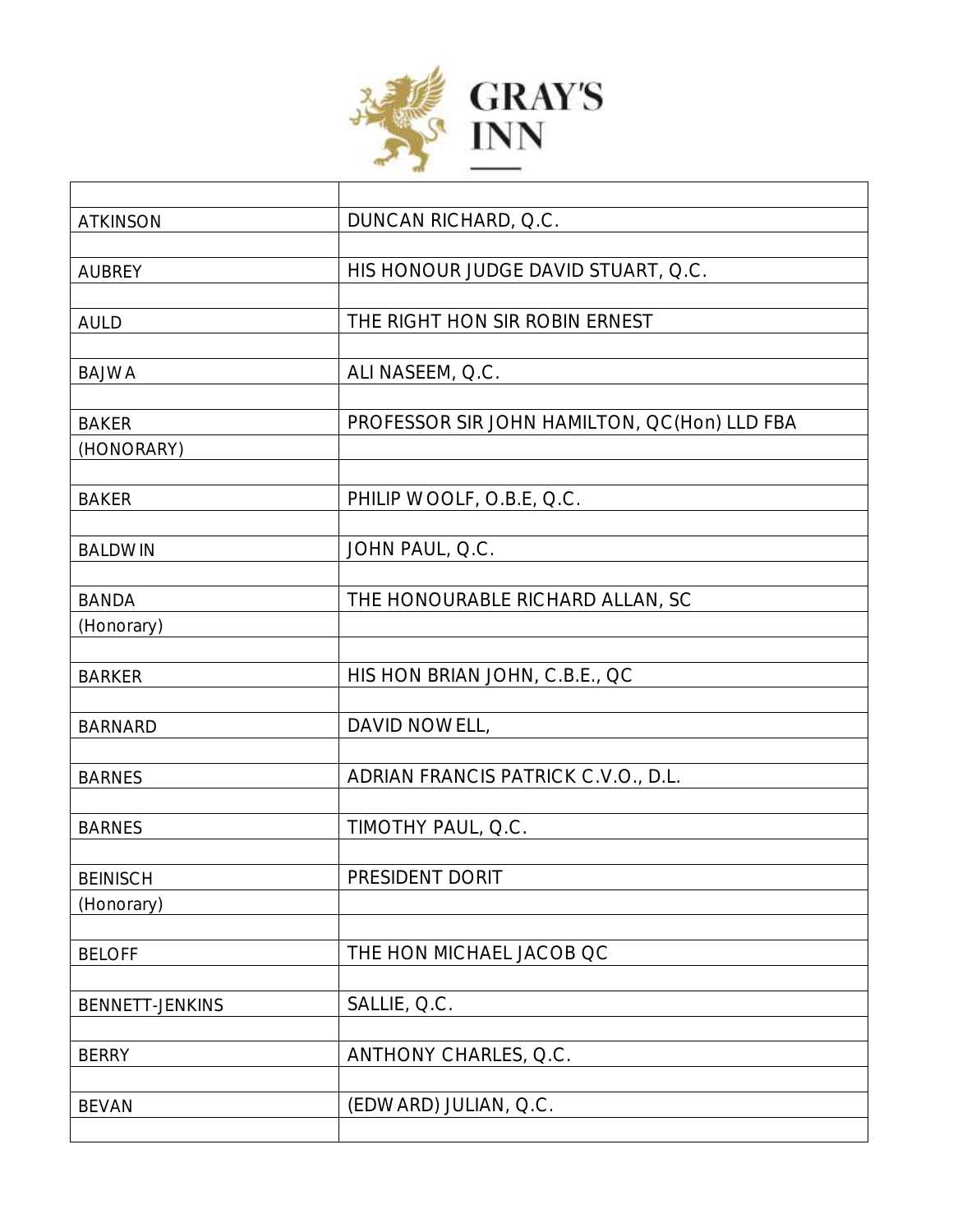

| <b>BINGHAM</b>                | DAME CATHERINE ELIZABETH, D.B.E. |
|-------------------------------|----------------------------------|
| (Honorary)                    |                                  |
|                               |                                  |
| <b>BIRTS</b>                  | HIS HONOUR PETER WILLIAM Q.C.    |
|                               |                                  |
| <b>BLANCHARD</b>              | CLAIRE, Q.C.                     |
|                               |                                  |
| <b>BLOCK</b>                  | NEIL SELWYN OC                   |
|                               |                                  |
| <b>BOAL</b>                   | HIS HONOUR (JOHN) GRAHAM Q.C.    |
|                               |                                  |
| <b>BOK</b>                    | PRESIDENT DEREK                  |
| (Honorary)                    |                                  |
| <b>BOSWELL</b>                | LINDSAY ALICE, Q.C.              |
|                               |                                  |
| <b>BOTT</b>                   | CHARLES, Q.C.                    |
|                               |                                  |
| <b>BOULDING</b>               | PHILIP VINCENT, Q.C.             |
|                               |                                  |
| <b>BOYCE</b>                  | WILLIAM HENRY, Q.C.              |
|                               |                                  |
| <b>BOYD</b>                   | (DAVID) JOHN, Q.C.               |
|                               |                                  |
| <b>BRADY OF KNIGHTSBRIDGE</b> | BARONESS KARREN, C.B.E.          |
| (Honorary)                    |                                  |
|                               |                                  |
| <b>BRAMLEY</b>                | STEVEN MICHAEL STUART, C.B.E.    |
|                               |                                  |
| <b>BRAND</b>                  | RACHEL RENNIE VIRGINIA ANN, Q.C. |
|                               |                                  |
| <b>BRASSE</b>                 | HER HONOUR GILLIAN DENISE        |
| <b>BRAVINER ROMAN</b>         | STEPHEN THOMAS                   |
|                               |                                  |
| <b>BRENNAN</b>                | TIMOTHY ROGER, Q.C.              |
|                               |                                  |
|                               |                                  |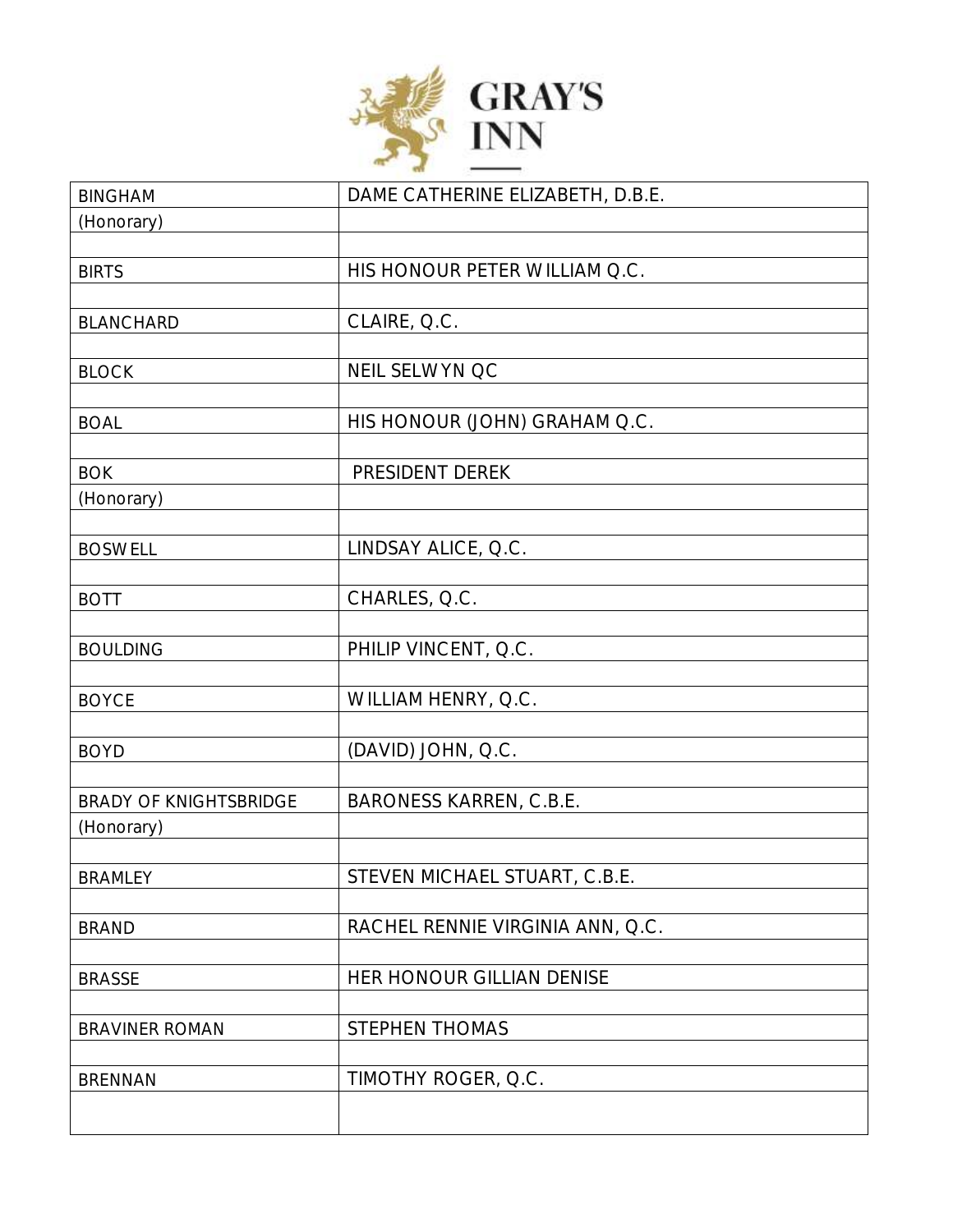

| <b>BRENNAN</b>    | DAME URSULA, D.C. B.                       |
|-------------------|--------------------------------------------|
| (HONORARY)        |                                            |
|                   |                                            |
| BRENNAN OF BIBURY | THE LORD, Q.C.                             |
|                   |                                            |
| <b>BREWER</b>     | SIR DAVID, K.G., C.M.G., C.V.O.            |
| (Honorary)        |                                            |
|                   |                                            |
| <b>BRIGHT</b>     | CHRISTOPER, Q.C.                           |
|                   |                                            |
| <b>BRIMELOW</b>   | JANINE KIRSTY, Q.C.                        |
|                   |                                            |
| <b>BROWN</b>      | EDWARD FRANCIS TREVENEN, Q.C.              |
|                   |                                            |
| <b>BROWNE</b>     | DESMOND JOHN MICHAEL, C.B.E., Q.C.         |
|                   |                                            |
| <b>BURTON</b>     | DR FRANK PATRICK, Q.C.                     |
|                   |                                            |
| <b>BURTON</b>     | SIR MICHAEL JOHN                           |
|                   |                                            |
| <b>BUTCHER</b>    | ANTHONY JOHN, Q.C.                         |
|                   |                                            |
| <b>BUTCHER</b>    | THE HONOURABLE MR JUSTICE CHRISTOPHER JOHN |
|                   |                                            |
| <b>BUTCHER</b>    | MICHAEL JOSEPH EDWARD                      |
|                   |                                            |
| <b>BUTT</b>       | MATTHEW PAUL, Q.C.                         |
|                   |                                            |
| CALLENS           | <b>PETER</b>                               |
| (Honorary)        |                                            |
|                   |                                            |
| CALVER            | SIR NEIL RICHARD, Q.C.                     |
|                   |                                            |
| CAMERON           | NEIL ST CLAIR, Q.C.                        |
|                   |                                            |
| CAMPBELL          | THE RIGHT HON SIR ANTHONY WILLIAM          |
| (Honorary)        |                                            |
|                   |                                            |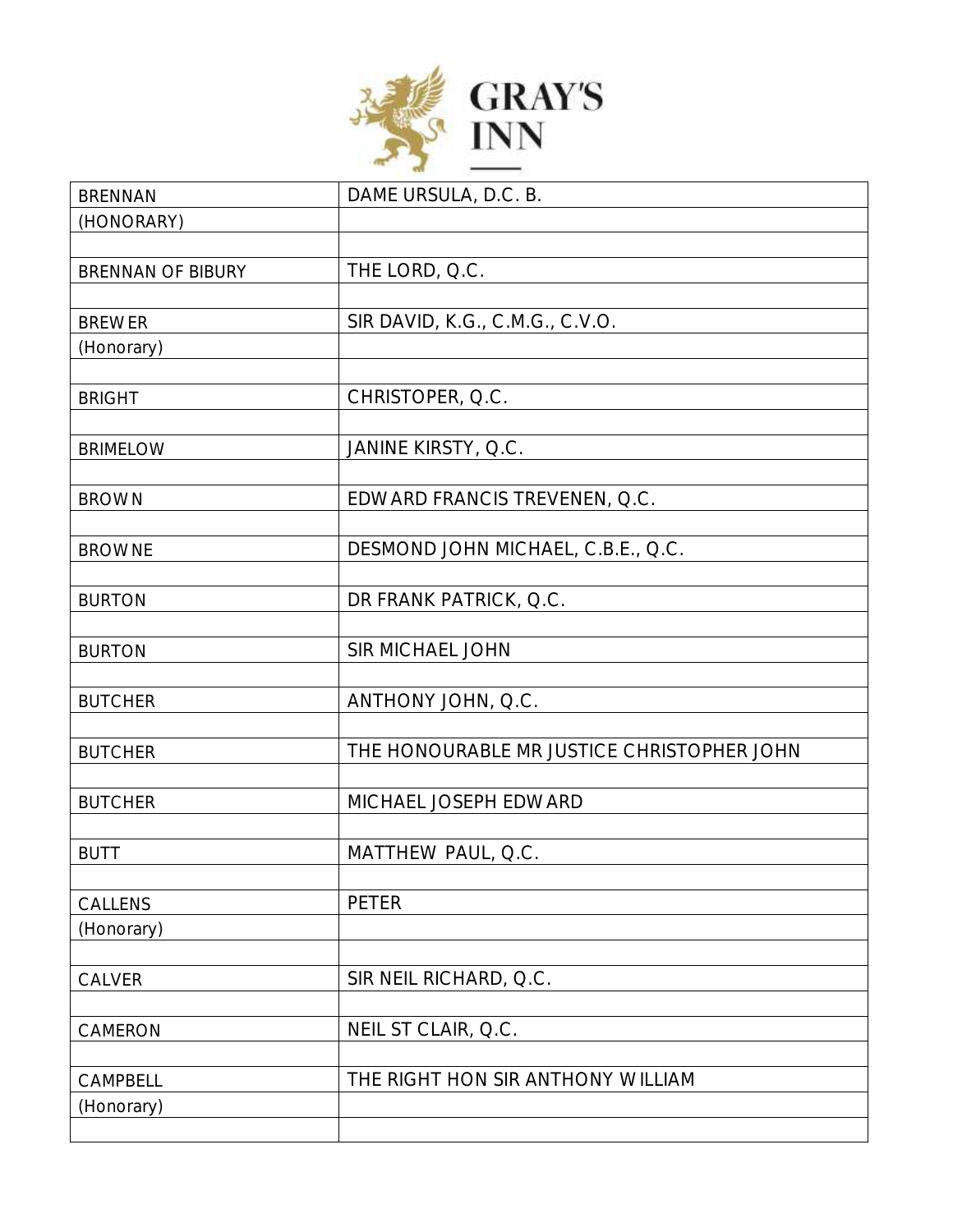

| CANIVET                    | MONSIEUR LE PREMIER PRESIDENT GUY                |
|----------------------------|--------------------------------------------------|
| (Honorary)                 |                                                  |
|                            |                                                  |
| CAPLAN                     | JONATHAN MICHAEL, Q.C.                           |
|                            |                                                  |
| CARBERRY                   | CAROLINE, Q.C.                                   |
| CAREY-HUGHES               | RICHARD JOHN, Q.C.                               |
|                            |                                                  |
| <b>CARLILE OF BERRIEW</b>  | THE LORD ALEX, C.B.E., Q.C.                      |
|                            |                                                  |
| CARSS-FRISK                | MONICA GUNNEL CONSTANCE, Q.C.                    |
|                            |                                                  |
| CARSWELL                   | THE RIGHT HON LORD ROBERT DOUGLAS                |
| (Honorary)                 |                                                  |
| <b>CARTER OF HASLEMERE</b> | THE LORD HARRY MARK, C.B.                        |
|                            |                                                  |
| CARTER                     | PETER, Q.C.                                      |
|                            |                                                  |
| CARTWRIGHT                 | THE HON SILVIA ROSE, PCNZM., DBE., QSO.          |
| (Honorary)                 |                                                  |
|                            |                                                  |
| CASELY-HAYFORD             | <b>MARGARET</b>                                  |
| <b>CHAMBERS</b>            | HIS HONOUR NICHOLAS MORDAUNT, Q.C.               |
|                            |                                                  |
| CHAPPLE                    | HIS HONOUR ROGER GRAHAM                          |
|                            |                                                  |
| CHAWLA                     | MUKUL, Q.C.                                      |
|                            |                                                  |
| CHEEMA-GRUBB               | THE HONOURABLE DAME BOBBIE Q.C., D. B. E.        |
|                            |                                                  |
| <b>CLARK</b>               | HIS HONOUR PETER CHARLES                         |
| CLARKE OF NOTTINGHAM       | THE RIGHT HON THE LORD KENNETH, C.H., Q.C., P.C. |
|                            |                                                  |
| <b>CLEGG</b>               | WILLIAM, Q.C.                                    |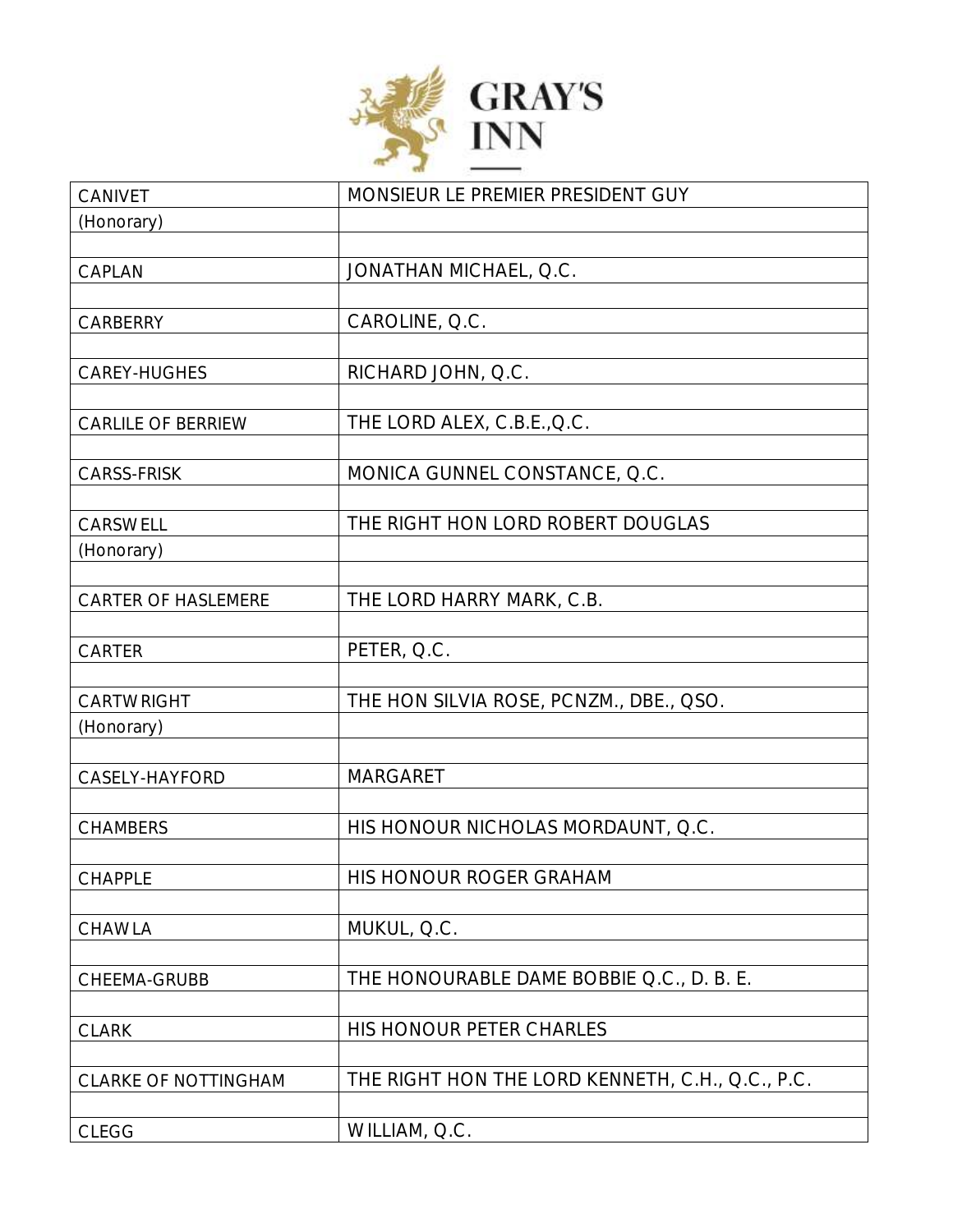

| <b>CLEMENTS</b>      | <b>SIMON ANTONY</b>                                     |
|----------------------|---------------------------------------------------------|
|                      |                                                         |
| <b>COGHLIN</b>       | THE RIGHT HON SIR PATRICK                               |
| (Honorary)           |                                                         |
|                      |                                                         |
| COLLAS               | SIR RICHARD JOHN, Kt                                    |
| (Honorary)           |                                                         |
|                      |                                                         |
| <b>COLLETT</b>       | MICHAEL JOHN, Q.C.                                      |
|                      |                                                         |
| <b>COLLINS</b>       | MICHAEL GEOFFREY, Q.C.                                  |
|                      |                                                         |
| COLLYEAR             | SIR JOHN, FREng.                                        |
| (Honorary)           |                                                         |
|                      |                                                         |
| <b>CONEY BARRETT</b> | <b>JUSTICE AMY</b>                                      |
| (Honorary)           |                                                         |
|                      |                                                         |
| COOK                 | (JEREMY) DAVID                                          |
|                      |                                                         |
| COONAN               | KIERAN BENET, Q.C.                                      |
|                      |                                                         |
| <b>COREN</b>         | <b>ROBERT</b>                                           |
| (HONORARY)           |                                                         |
|                      |                                                         |
| <b>CORNER</b>        | TIMOTHY FRANK Q.C.                                      |
| COULSON              | THE RIGHT HONOURABLE LORD JUSTICE PETER                 |
|                      |                                                         |
| <b>COX</b>           | RAYMOND EDWIN QC                                        |
|                      |                                                         |
| CRAIG                | PROFESSOR PAUL PHILIP, M.A., B.C.L., F.B.A., Q.C. (Hon) |
| (Honorary)           |                                                         |
|                      |                                                         |
| CRAN                 | MARK DYSON GORDON, Q.C.                                 |
|                      |                                                         |
| CRANSTON             | PROFESSOR SIR ROSS FREDERICK, F.B.A.                    |
|                      |                                                         |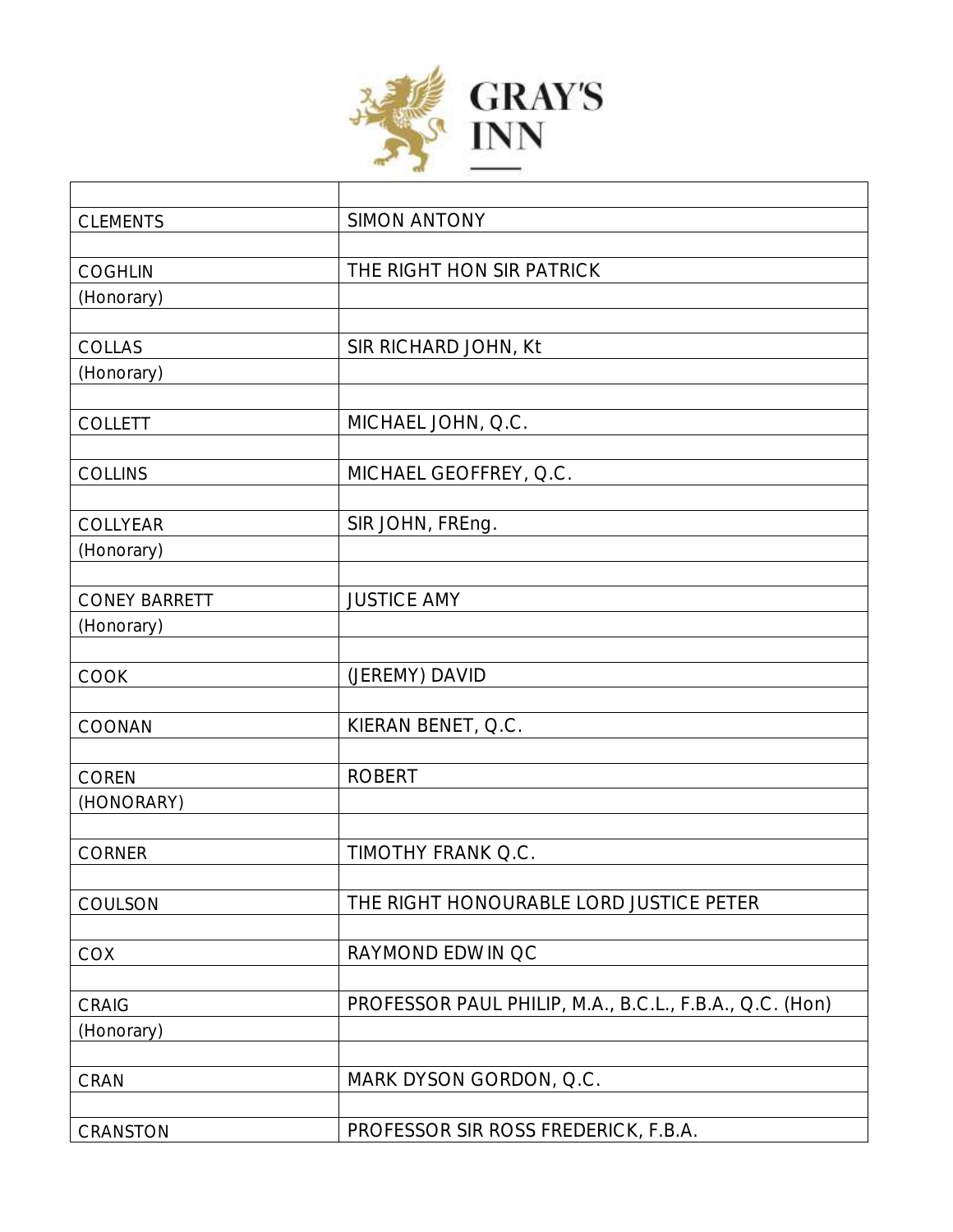

| CRENNAN            | THE HON JUSTICE SUSAN MAREE A.C., Q.C.           |
|--------------------|--------------------------------------------------|
| (Honorary)         |                                                  |
|                    |                                                  |
| CRESSWELL          | SIR PETER JOHN                                   |
|                    |                                                  |
| CRITCHLEY          | <b>JOHN STEPHEN</b>                              |
|                    |                                                  |
| CROOKENDEN         | SIMON ROBERT, Q.C.                               |
|                    |                                                  |
| <b>CROSS</b>       | JAMES EDWARD MICHAEL, Q.C.                       |
|                    |                                                  |
| CROWLEY            | JANE ELIZABETH ROSSER, Q.C.                      |
| <b>CROXFORD</b>    | IAN LIONEL, Q.C.                                 |
|                    |                                                  |
| DANDRIEUX LISFRANC | <b>KATHERINE</b>                                 |
| (Honorary)         |                                                  |
|                    |                                                  |
| <b>DAVIDSON</b>    | EDWARD ALAN, Q.C.                                |
|                    |                                                  |
| <b>DAVIES</b>      | THE RIGHT HON LADY JUSTICE NICOLA VELFOR, D.B.E. |
|                    |                                                  |
| <b>DAVIES</b>      | PROFESSOR PAUL LYNDON, Q.C., F.B.A.              |
| (Honorary)         |                                                  |
|                    |                                                  |
| <b>DAVIES</b>      | HIS HONOUR SIR RHYS EVERSON, Q.C.                |
| <b>DAVIES</b>      | STEPHEN REES, Q.C.                               |
|                    |                                                  |
| <b>DEAN</b>        | HER HONOUR JUDGE ROSA MARY                       |
|                    |                                                  |
| <b>DEAR</b>        | THE RT HON THE LORD (GEOFFREY)                   |
| (Honorary)         |                                                  |
|                    |                                                  |
| <b>DERRINGTON</b>  | THE HON JUSTICE SARAH                            |
| (Honorary)         |                                                  |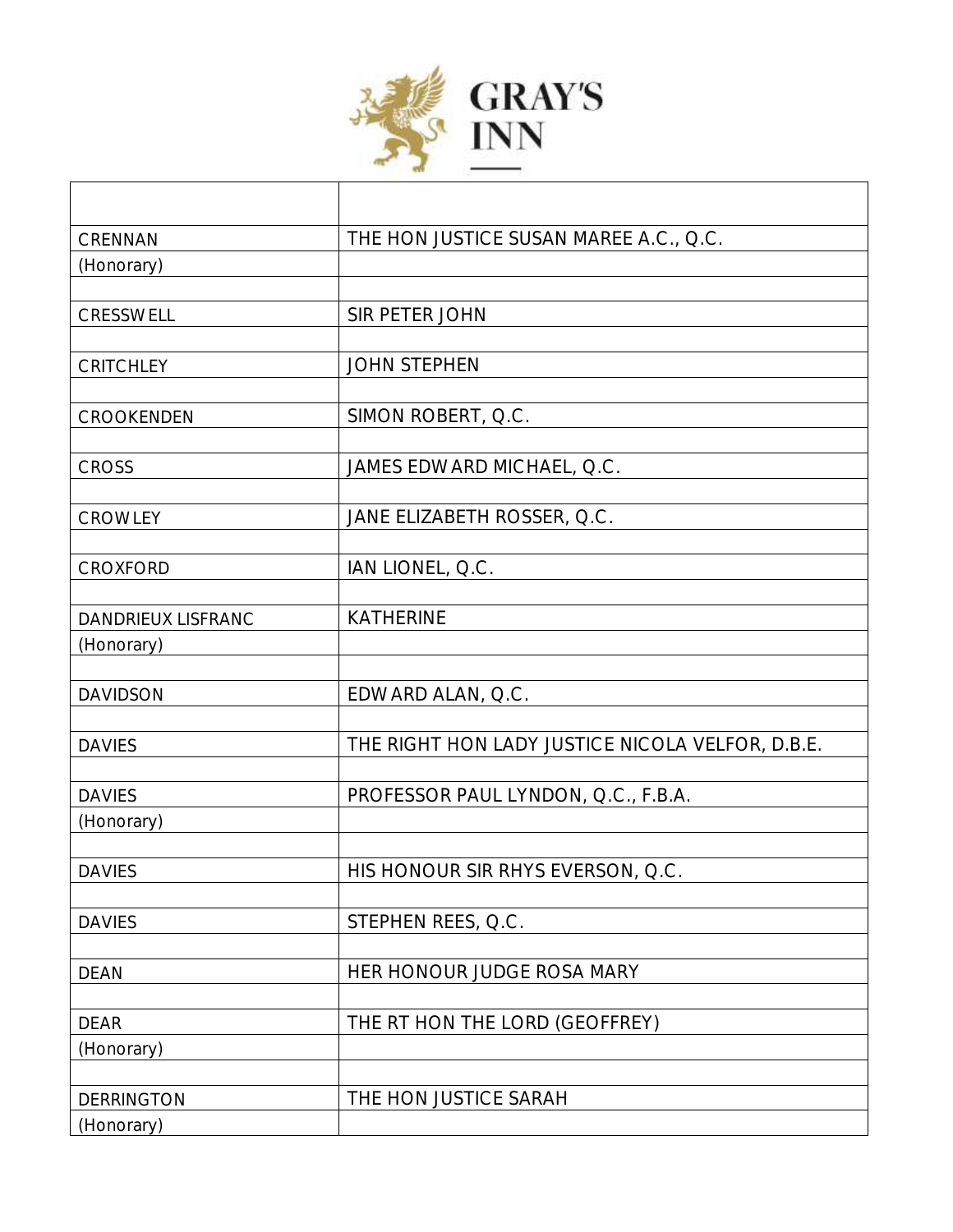

| DE LA BASTIDE     | MICHAEL ANTHONY, Q.C., T.C., M.A., (Oxon) BCL |
|-------------------|-----------------------------------------------|
| (Honorary)        |                                               |
|                   |                                               |
| <b>DEL FABBRO</b> | HIS HONOUR JUDGE OSCAR                        |
|                   |                                               |
| DE SILVA          | THE HON JUSTICE JANAK                         |
| (Honorary)        |                                               |
| DE VILLEPIN       | <b>DOMINIQUE</b>                              |
| (Honorary)        |                                               |
|                   |                                               |
| <b>DHILLON</b>    | JASBIR SINGH, Q.C.                            |
|                   |                                               |
| <b>DHIR</b>       | HER HONOUR JUDGE ANUJA RAVINDRA, Q.C.         |
|                   |                                               |
| <b>DICKINSON</b>  | HIS HON JUDGE GREGORY DAVID MARK, QC          |
|                   |                                               |
| <b>DOBBS</b>      | THE HONOURABLE DAME LINDA PENELOPE, D.B.E.    |
| <b>DODD</b>       | HIS HON JUDGE JOHN, Q.C.                      |
|                   |                                               |
| <b>DOHMANN</b>    | <b>BARBARA QC</b>                             |
|                   |                                               |
| <b>DONALDSON</b>  | DAVID TORRANCE, Q.C.                          |
|                   |                                               |
| <b>DOUGLAS</b>    | PROFESSOR GILLIAN                             |
| (Honorary)        |                                               |
|                   |                                               |
| DOUGLAS-JONES     | BENJAMIN, Q.C.                                |
|                   |                                               |
| <b>DOUTHWAITE</b> | <b>CHARLES PHILIP</b>                         |
| <b>DOYLE</b>      | HONOURABLE JUSTICE DAVID CHARLES              |
|                   |                                               |
| <b>DREW</b>       | <b>CHRISTOPHER THOMAS</b>                     |
|                   |                                               |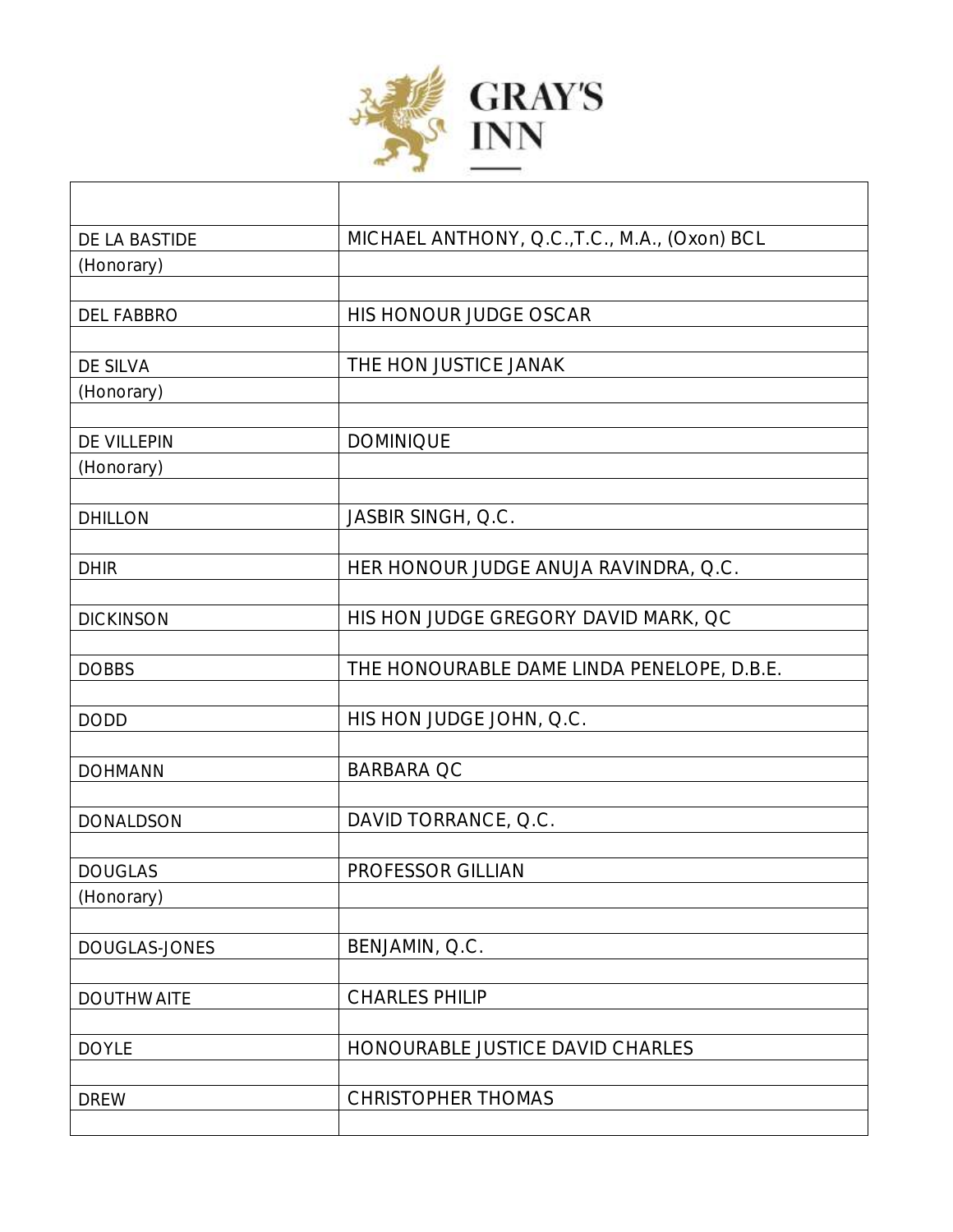

| DU CANN           | CHRISTIAN DILLON LOTT                       |
|-------------------|---------------------------------------------|
|                   |                                             |
| <b>DUCK</b>       | MICHAEL CHARLES, Q.C.                       |
|                   |                                             |
| <b>DUMA</b>       | <b>ALEXANDER AGIM</b>                       |
|                   |                                             |
| <b>EASTMAN</b>    | <b>MASTER ROGER</b>                         |
|                   |                                             |
| <b>EDHEM</b>      | ALDERMAN EMETULLAH                          |
|                   |                                             |
| <b>EDWARD</b>     | THE RIGHT HON SIR DAVID ALEXANDER, K.C.M.G. |
| (Honorary)        |                                             |
|                   |                                             |
| EDWARDS-STUART    | SIR ANTONY JAMES COBHAM                     |
|                   |                                             |
| <b>EGAN</b>       | MICHAEL FLYN JOHN, Q.C.                     |
|                   |                                             |
| <b>EGBUNA</b>     | HIS HONOUR JUDGE ROBERT                     |
|                   |                                             |
| EHLERMANN         | PROFESSOR DR CLAUS-DIETER                   |
| (Honorary)        |                                             |
|                   |                                             |
| <b>ELLENBOGEN</b> | THE HON MRS JUSTICE NAOMI LISA, D.B.E.      |
|                   |                                             |
| <b>ELLIOTT</b>    | NICHOLAS BLETHYN, Q.C.                      |
|                   |                                             |
| <b>ELLIS</b>      | MORAG ROSALIND, Q.C.                        |
|                   |                                             |
| <b>ELLISON</b>    | MARK CHRISTOPHER, Q.C.                      |
|                   |                                             |
| <b>ELVIDGE</b>    | JOHN Q.C.                                   |
|                   |                                             |
| <b>EMERTON</b>    | <b>JUDGE MARK SIMON</b>                     |
|                   |                                             |
| <b>ENGELMAN</b>   | PROFESSOR MARK                              |
|                   |                                             |
| <b>ETHERTON</b>   | LORD TERENCE MICHAEL ELKAN BARNET           |
|                   |                                             |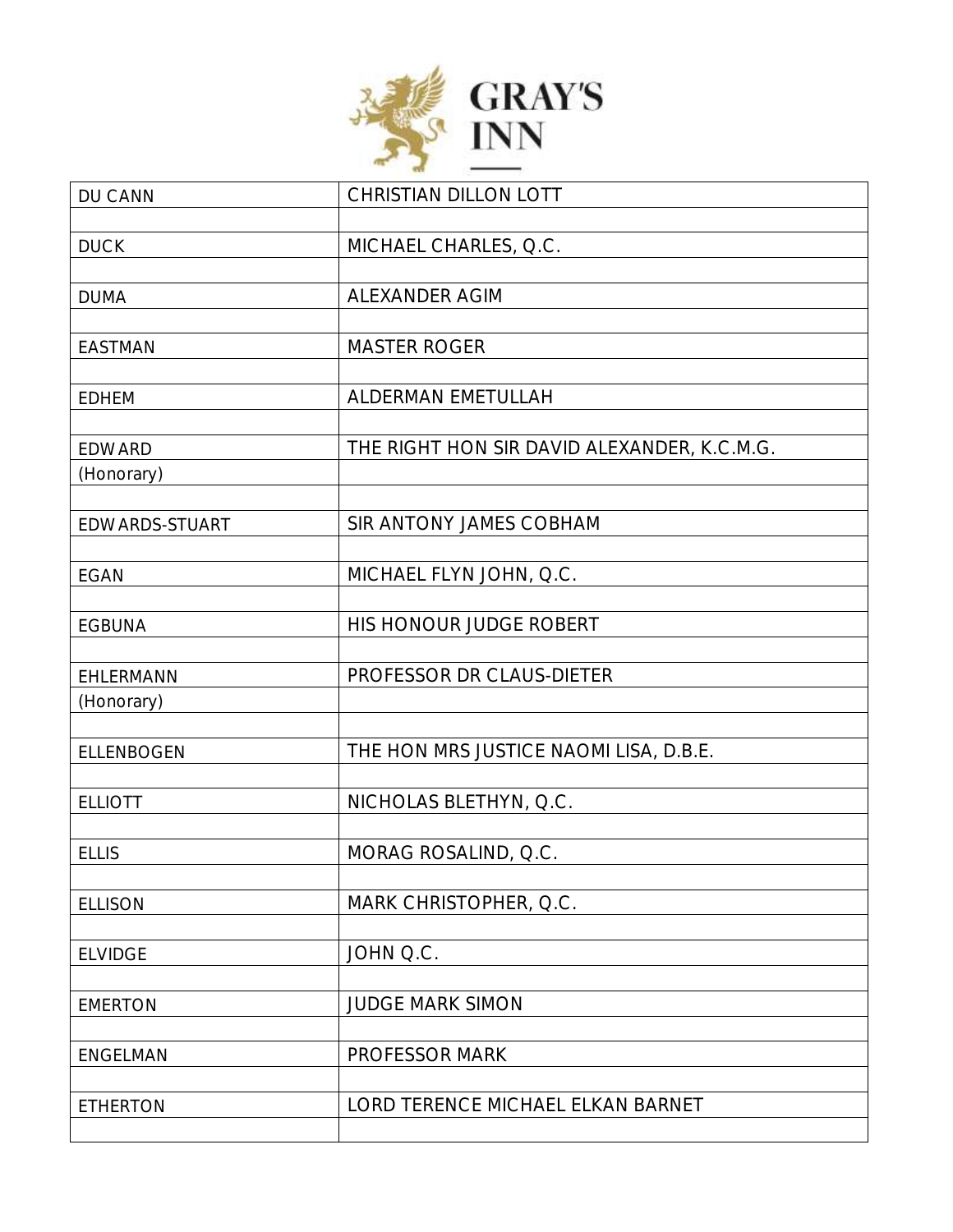

| <b>EVANS</b>       | THE RIGHT HON SIR ANTHONY HOWELL MEURIG |
|--------------------|-----------------------------------------|
| <b>EVANS</b>       |                                         |
|                    | (DAVID) ANTHONY, Q.C.                   |
| <b>EVANS</b>       | SIR (DAVID) RODERICK                    |
|                    |                                         |
| <b>EVANS</b>       | ELWEN MAIR, Q.C.                        |
| <b>EVANS</b>       | JAMES, C.B.E.                           |
|                    |                                         |
| <b>EVANS</b>       | GARETH ROBERT WILLIAM, QC               |
| <b>EVANS</b>       | <b>GWYNFOR</b>                          |
|                    |                                         |
| <b>FAITH</b>       | BRIGADIER ANTHONY JOHN, C.B.E.          |
| (Honorary)         |                                         |
|                    |                                         |
| <b>FALK</b>        | THE HON MRS JUSTICE SARAH D.B.E.        |
| <b>FALKOWSKI</b>   | <b>DAMIAN</b>                           |
|                    |                                         |
| <b>FATIMA</b>      | SHAHEED, Q.C.                           |
| <b>FENHALLS</b>    | MARK ROYDON ALLEN, Q.C.                 |
|                    |                                         |
| <b>FERDI SEFIK</b> | CHIEF JUSTICE NARIN                     |
| (Honorary)         |                                         |
| <b>FIELD</b>       | HIS HONOUR JUDGE PATRICK JOHN, Q.C      |
|                    |                                         |
| <b>FISHER</b>      | DAVID PAUL, Q.C.                        |
|                    |                                         |
| <b>FLESCH</b>      | MICHAEL CHARLES, Q.C.                   |
| <b>FLUKER</b>      | (CHRISTINE) LOUISE                      |
|                    |                                         |
| <b>FOCKE</b>       | HIS HONOUR PAUL EVERARD JUSTUS, Q.C.    |
|                    |                                         |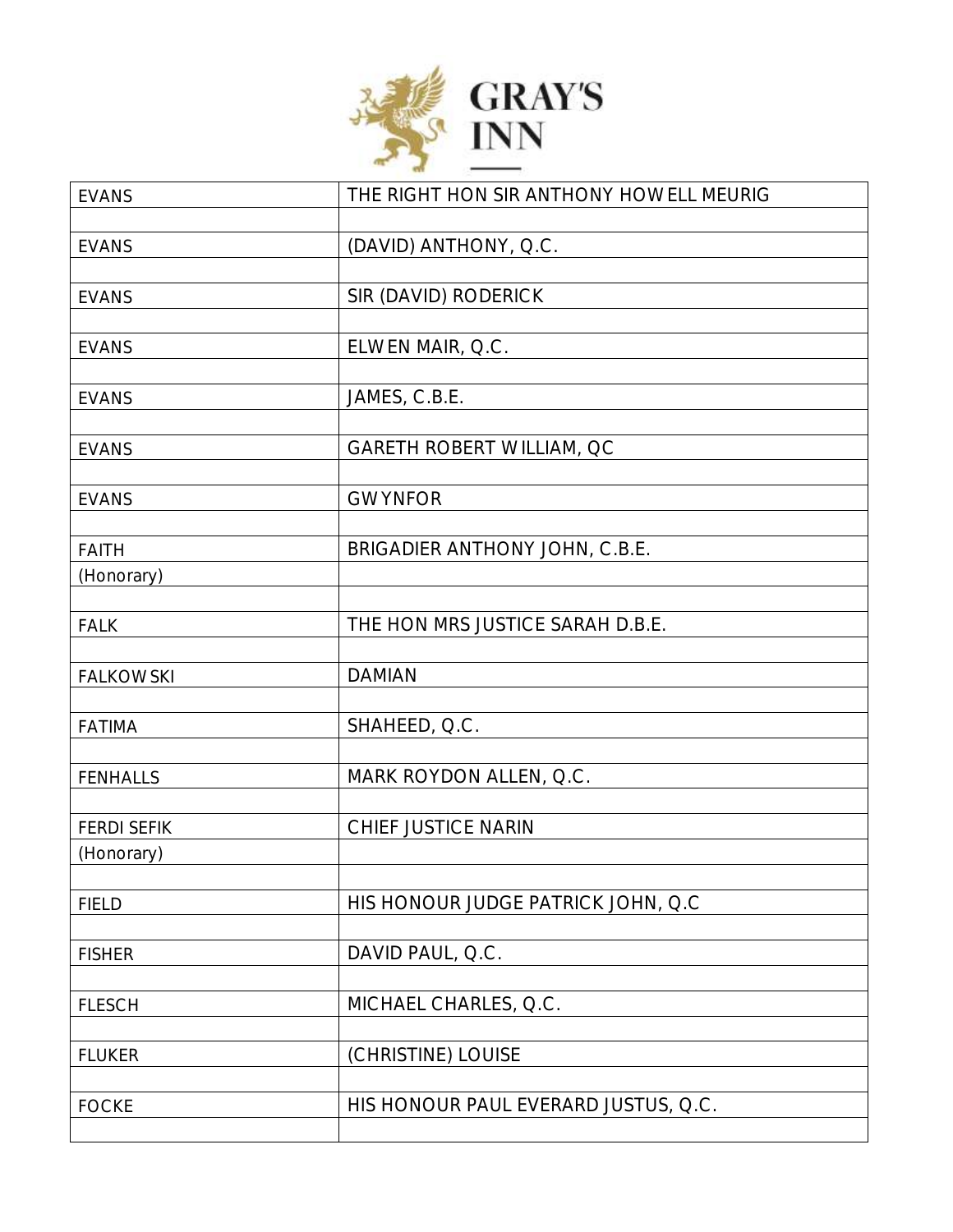

| <b>FONTAINE</b>  | SENIOR MASTER BARBARA JANET               |
|------------------|-------------------------------------------|
| (Honorary)       |                                           |
|                  |                                           |
| <b>FORDHAM</b>   | THE HON MR JUSTICE MICHAEL JOHN           |
|                  |                                           |
| <b>FORSDICK</b>  | DAVID, Q.C.                               |
|                  |                                           |
| <b>FOSKETT</b>   | SIR DAVID ROBERT                          |
|                  |                                           |
| <b>FOSTER</b>    | HIS HONOUR JONATHAN ROWE, Q.C.            |
|                  |                                           |
| <b>FOXTON</b>    | THE HON MR JUSTICE DAVID                  |
|                  |                                           |
| <b>FOY</b>       | JOHN LEONARD, Q.C.                        |
| FREEDLAND        |                                           |
|                  | PROFESSOR MARK, F.B.A., Q.C. (Hon Causa)  |
| FREELAND         | HIS HONOUR JUDGE SIMON DENNIS MARSDEN, QC |
|                  |                                           |
| <b>FRENCH</b>    | THE HON ROBERT                            |
| (Honorary)       |                                           |
|                  |                                           |
| <b>GAITSKELL</b> | ROBERT, Q.C.                              |
|                  |                                           |
| GALLAFENT        | KATE, Q.C.                                |
|                  |                                           |
| <b>GALLAGHER</b> | JOHN DAVID EDMUND                         |
|                  |                                           |
| <b>GAYMER</b>    | DAME JANET D.B.E. Q.C. (Hon)              |
| (HONORARY)       |                                           |
|                  |                                           |
| <b>GEDDES</b>    | <b>GILLIAN MARY</b>                       |
|                  |                                           |
| <b>GENN</b>      | PROFESSOR DAME HAZEL DBE QC (HON)         |
| (Honorary)       |                                           |
|                  |                                           |
| <b>GEORGE</b>    | ANDREW JAMES, Q.C.                        |
|                  |                                           |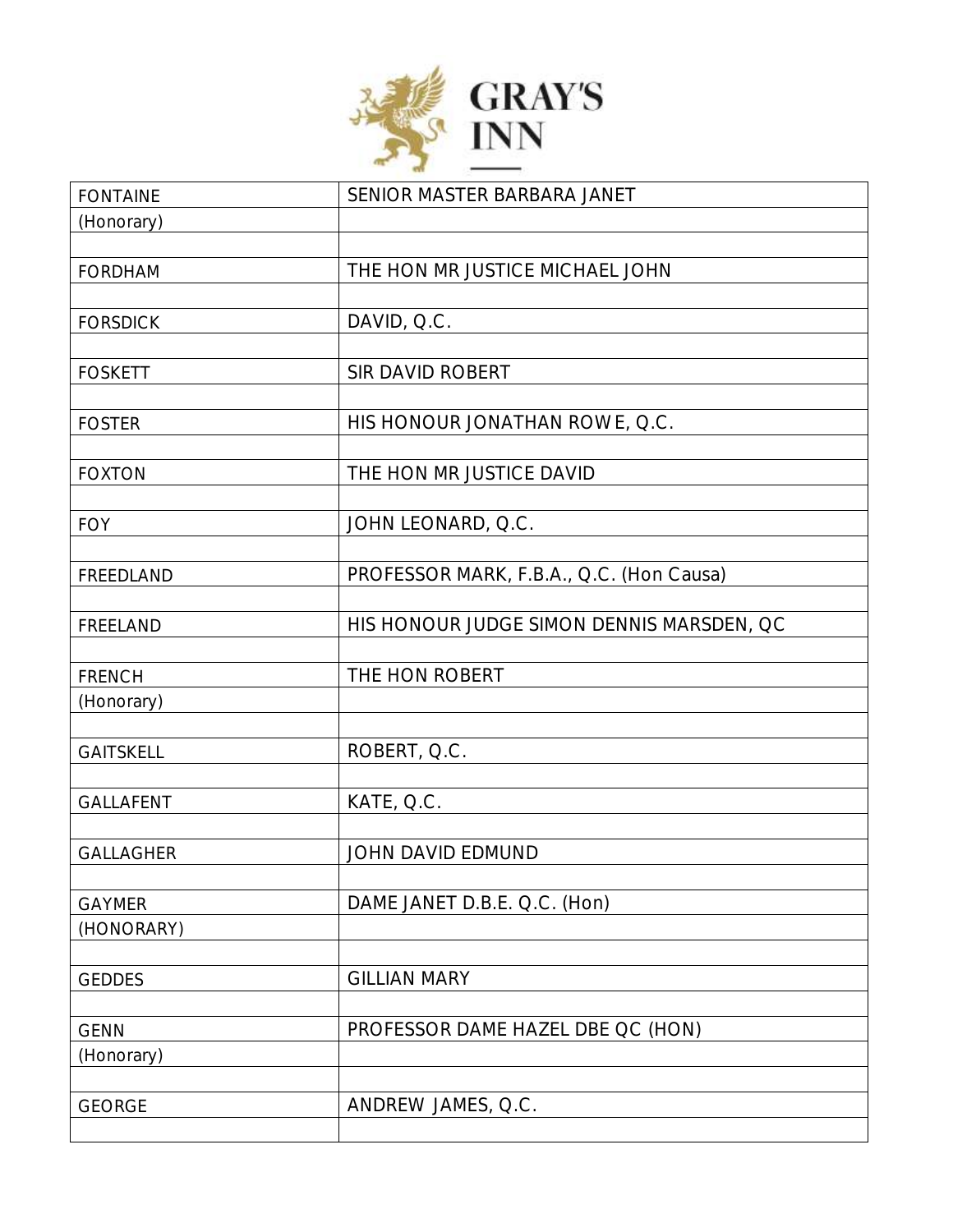

| <b>GEORGE</b>            | <b>SARA VICTORIA</b>                              |
|--------------------------|---------------------------------------------------|
|                          |                                                   |
| <b>GIBAUD</b>            | CATHERINE, Q.C.                                   |
|                          |                                                   |
| <b>GIBBS</b>             | GEORGINA, HER HONOUR JUDGE                        |
|                          |                                                   |
| GILL                     | MANJIT SINGH, Q.C.                                |
|                          |                                                   |
| <b>GILLEN</b>            | THE RT HON SIR JOHN                               |
| (Honorary)               |                                                   |
|                          |                                                   |
| <b>GIRVAN</b>            | THE RIGHT HON SIR PAUL                            |
| (Honorary)               |                                                   |
|                          |                                                   |
| GLASGOW                  | EDWIN JOHN, C.B.E., Q.C.                          |
|                          |                                                   |
| <b>GODDARD</b>           | HER HONOUR JUDGE SUZANNE HAZEL Q.C.               |
|                          |                                                   |
| <b>GOLDSACK</b>          | HIS HONOUR ALAN RAYMOND, Q.C, D.L.                |
|                          |                                                   |
| <b>GOLDSMITH</b>         | THE RIGHT HON THE LORD, PETER HENRY Q.C.          |
|                          |                                                   |
| <b>GOMPERTZ</b>          | (ARTHUR JOHN) JEREMY, QC                          |
| <b>GRAINGER</b>          | <b>DAME KATHERINE</b>                             |
|                          |                                                   |
| (Honorary)               |                                                   |
| <b>GRAYLING</b>          | THE RT HON CHRIS MP                               |
| (Honorary)               |                                                   |
|                          |                                                   |
| GREENBERG                | HER HONOUR JUDGE JOANNA ELISHEVER GABRIELLE, Q.C. |
|                          |                                                   |
| <b>GREY</b>              | SIOBHAN, Q.C.                                     |
|                          |                                                   |
| <b>GRIFFITH WILLIAMS</b> | <b>SIR JOHN</b>                                   |
|                          |                                                   |
| <b>GRIFFITHS</b>         | COURTENAY DELSDUE MCVAY, Q.C.                     |
|                          |                                                   |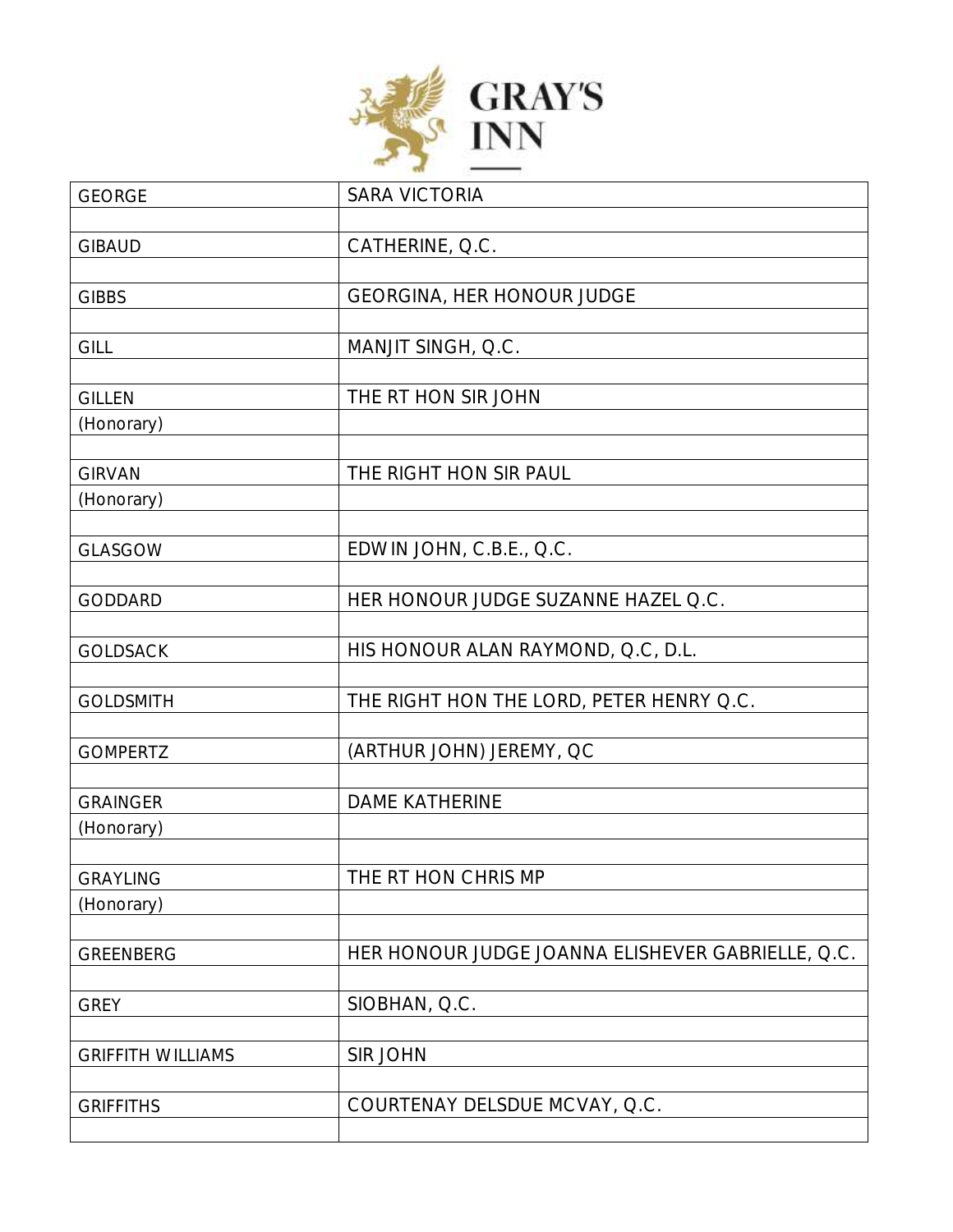

| <b>GRIGSON</b>          | THE HONOURABLE SIR GEOFFREY DOUGLAS                   |
|-------------------------|-------------------------------------------------------|
|                         |                                                       |
| <b>GROSS</b>            | THE RT HON SIR PETER HENRY                            |
|                         |                                                       |
| <b>GRUNWALD</b>         | HENRY CYRIL, OBE Q.C.                                 |
|                         |                                                       |
| <b>GUEST</b>            | ANTHONY GORDON, C.B.E., Q.C., F.B.A.                  |
|                         |                                                       |
| <b>GULLIFER</b>         | PROFESSOR LOUISE JOAN                                 |
|                         |                                                       |
| <b>GUY</b>              | (JOHN) DAVID COLIN                                    |
|                         |                                                       |
| HADDON-CAVE             | THE RT HON LORD JUSTICE CHARLES ANTHONY               |
|                         |                                                       |
| <b>HAGAN</b>            | <b>SEAN</b>                                           |
| (HONORARY)              |                                                       |
|                         |                                                       |
| <b>HALE OF RICHMOND</b> | THE RIGHT HON THE BARONESS BRENDA MARJORIE, D.B.E.    |
|                         |                                                       |
| <b>HALES</b>            | HER HONOUR JUDGE SALLY-ANN, QC                        |
|                         |                                                       |
| <b>HALL</b>             | ANDREW JOSEPH, Q.C.                                   |
|                         | HIS HONOUR JULIAN                                     |
| <b>HALL</b>             |                                                       |
| <b>HALLER</b>           | <b>ANTHONY BARRETT</b>                                |
|                         |                                                       |
| <b>HALPERN</b>          | DAVID ANTHONY, Q.C.                                   |
|                         |                                                       |
| <b>HAMER</b>            | <b>GEORGE CLEMENS</b>                                 |
|                         |                                                       |
| <b>HAMILTON</b>         | PENELOPE ANN                                          |
|                         |                                                       |
| <b>HAND</b>             | HIS HON JOHN LESTER, Q.C.                             |
|                         |                                                       |
| <b>HARDIE BOYS</b>      | THE RIGHT HON SIR MICHAEL, G.N.Z.M., G.C.M.G., Q.S.O. |
| (Honorary)              |                                                       |
|                         |                                                       |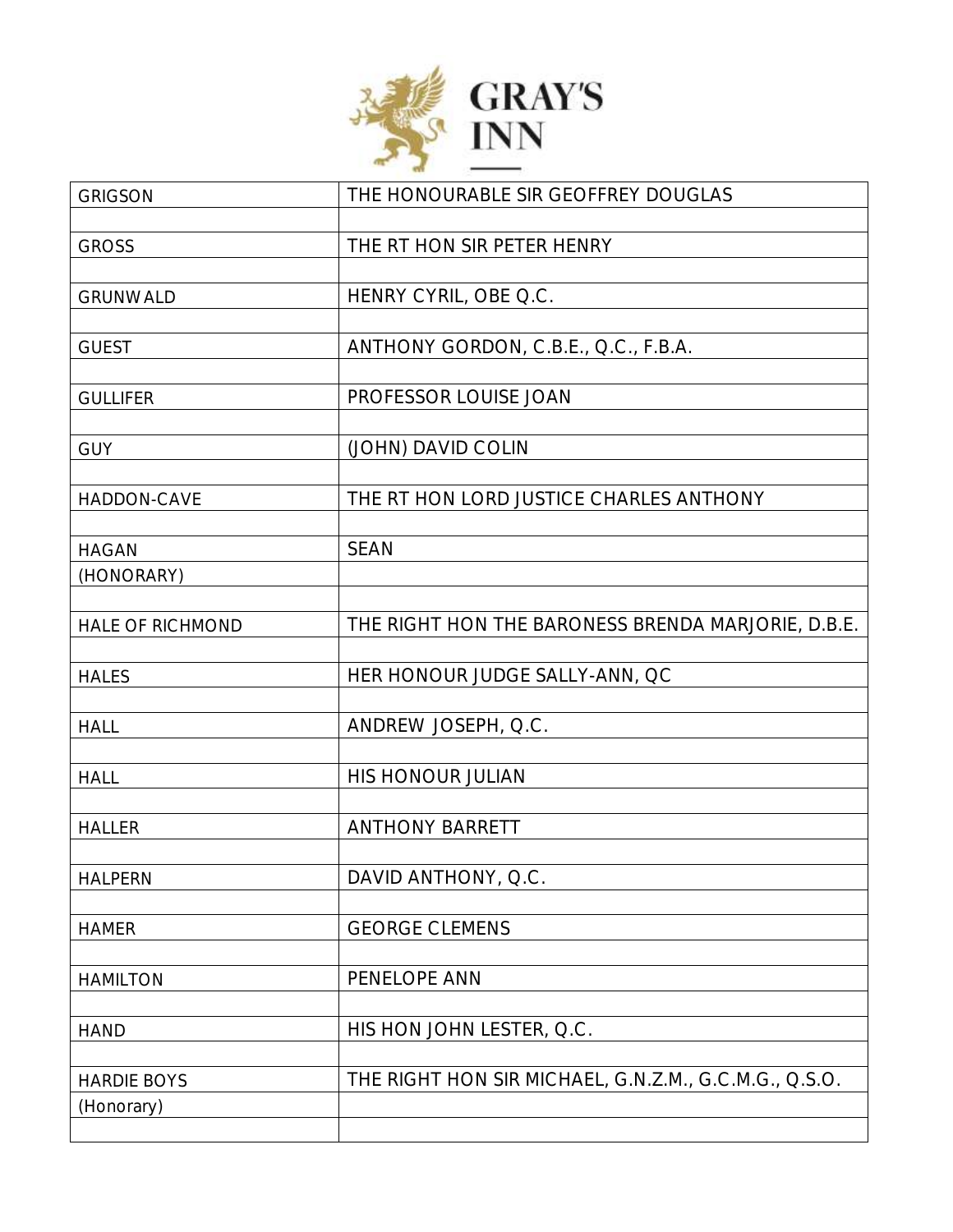

| <b>HARDY</b>      | HIS HON (CHRISTOPHER) ROBERT HURST |
|-------------------|------------------------------------|
|                   |                                    |
| <b>HARDY</b>      | JOHN SYDNEY, Q.C.                  |
| <b>HARGUN</b>     | CHIEF JUSTICE NARINDER             |
| (Honorary)        |                                    |
|                   |                                    |
| <b>HARMAN</b>     | THE RIGHT HON HARRIET, Q.C., M.P.  |
| (Honorary)        |                                    |
|                   |                                    |
| <b>HARMAN</b>     | ROBERT DONALD, Q.C.                |
| <b>HARRINGTON</b> | PATRICK JOHN, Q.C.                 |
|                   |                                    |
| <b>HARRIS</b>     | RUSSELL QC                         |
|                   |                                    |
| <b>HARRISON</b>   | SIR MICHAEL GUY VICAT              |
| <b>HARRISON</b>   | (ROBERT) MICHAEL, Q.C.             |
|                   |                                    |
| <b>HARRISON</b>   | SALLY, QC                          |
|                   |                                    |
| <b>HARTLEY</b>    | RICHARD LESLIE CLIFFORD, Q.C.      |
| <b>HARVEY</b>     | MICHAEL LLEWELLYN TUCKER, Q.C.     |
|                   |                                    |
| <b>HASCHER</b>    | <b>JUDGE DOMINIQUE</b>             |
| (Honorary)        |                                    |
| <b>HAWKINS</b>    | HIS HONOUR RICHARD GRAEME, Q.C.    |
|                   |                                    |
| <b>HEALY</b>      | ALEXANDRA Q.C.                     |
|                   |                                    |
| <b>HEDLEY</b>     | <b>SIR MARK</b>                    |
| <b>HEELEY</b>     | MICHELLE, Q.C.                     |
|                   |                                    |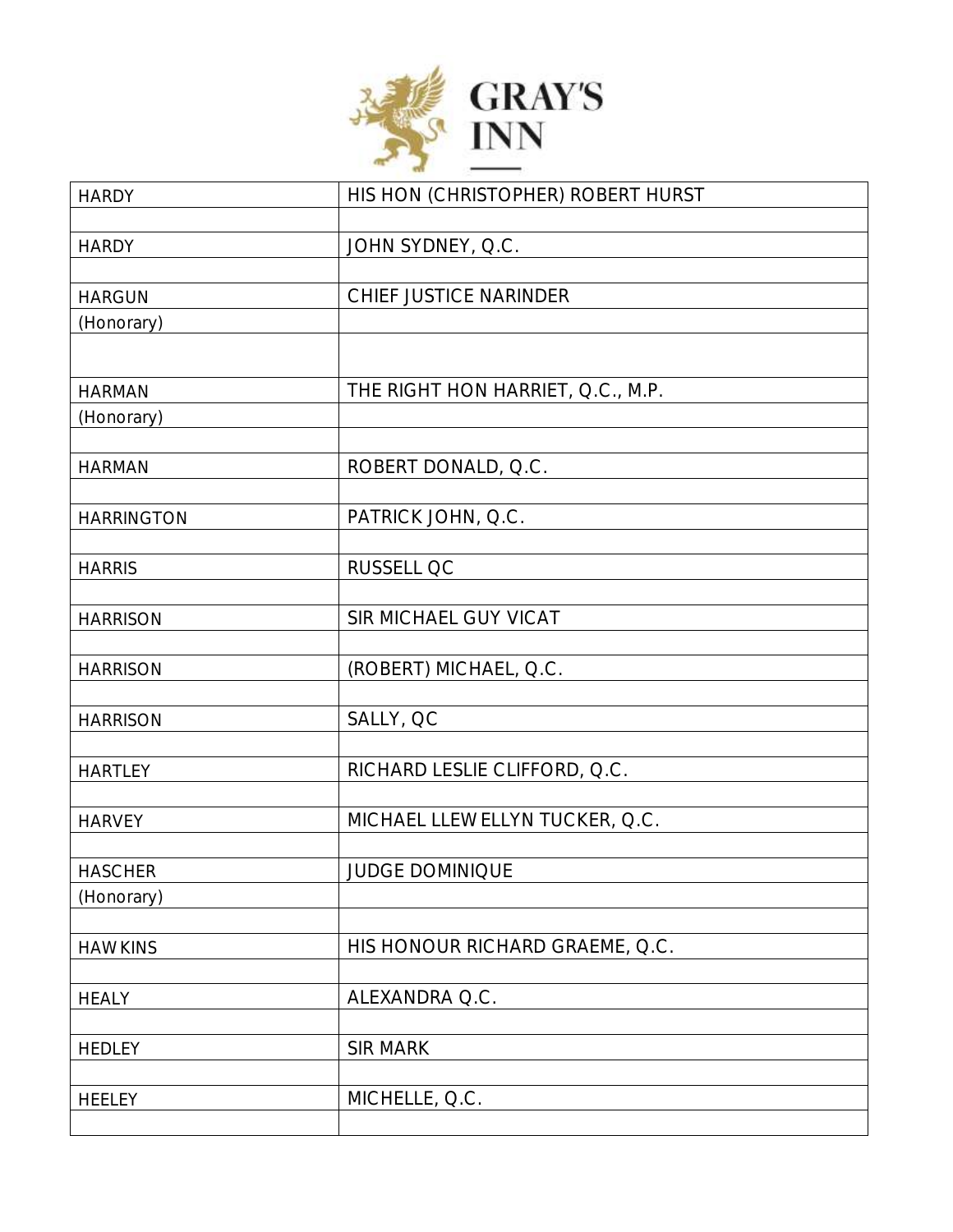

| <b>HEILBRON</b>       | HILARY NORA BURSTEIN, Q.C.            |
|-----------------------|---------------------------------------|
|                       |                                       |
| <b>HEMMING</b>        | MARTIN JOHN, C.B.                     |
|                       |                                       |
| <b>HENDY</b>          | JOHN GILES, Q.C.                      |
|                       |                                       |
| <b>HENLEY</b>         | CHRIS, Q.C.                           |
| <b>HEWITT</b>         | PENELOPE ANN, C.B.E.                  |
|                       |                                       |
| <b>HEYWOOD</b>        | MARK ADRIAN, Q.C.                     |
|                       |                                       |
| <b>HILL</b>           | <b>RICHARD</b>                        |
|                       |                                       |
| <b>HILLIER</b>        | ANDREW CHARLES Q.C.                   |
|                       |                                       |
| <b>HIMSWORTH</b>      | EMMA KATHERINE, Q.C.                  |
|                       |                                       |
| <b>HINES</b>          | JAMES, Q.C.                           |
|                       |                                       |
| HOFFMANN OF CHEDWORTH | THE RIGHT HON THE LORD                |
| <b>HOLLANDER</b>      | CHARLES SIMON, QC                     |
|                       |                                       |
| <b>HOLLIS</b>         | KIM QC                                |
|                       |                                       |
| <b>HOPKINS</b>        | PAUL Q.C.                             |
|                       |                                       |
| HOPE OF CRAIGHEAD     | THE RIGHT HON THE LORD, KT., F.R.S.E. |
| (Honorary)            |                                       |
|                       |                                       |
| <b>HORNER</b>         | MR JUSTICE THOMAS MARK                |
| (Honorary)            |                                       |
|                       |                                       |
| <b>HORWELL</b>        | RICHARD ERIC, QC                      |
|                       | SA'AD SYED MOHAMMED ANSARUL, Q.C.     |
| <b>HOSSAIN</b>        |                                       |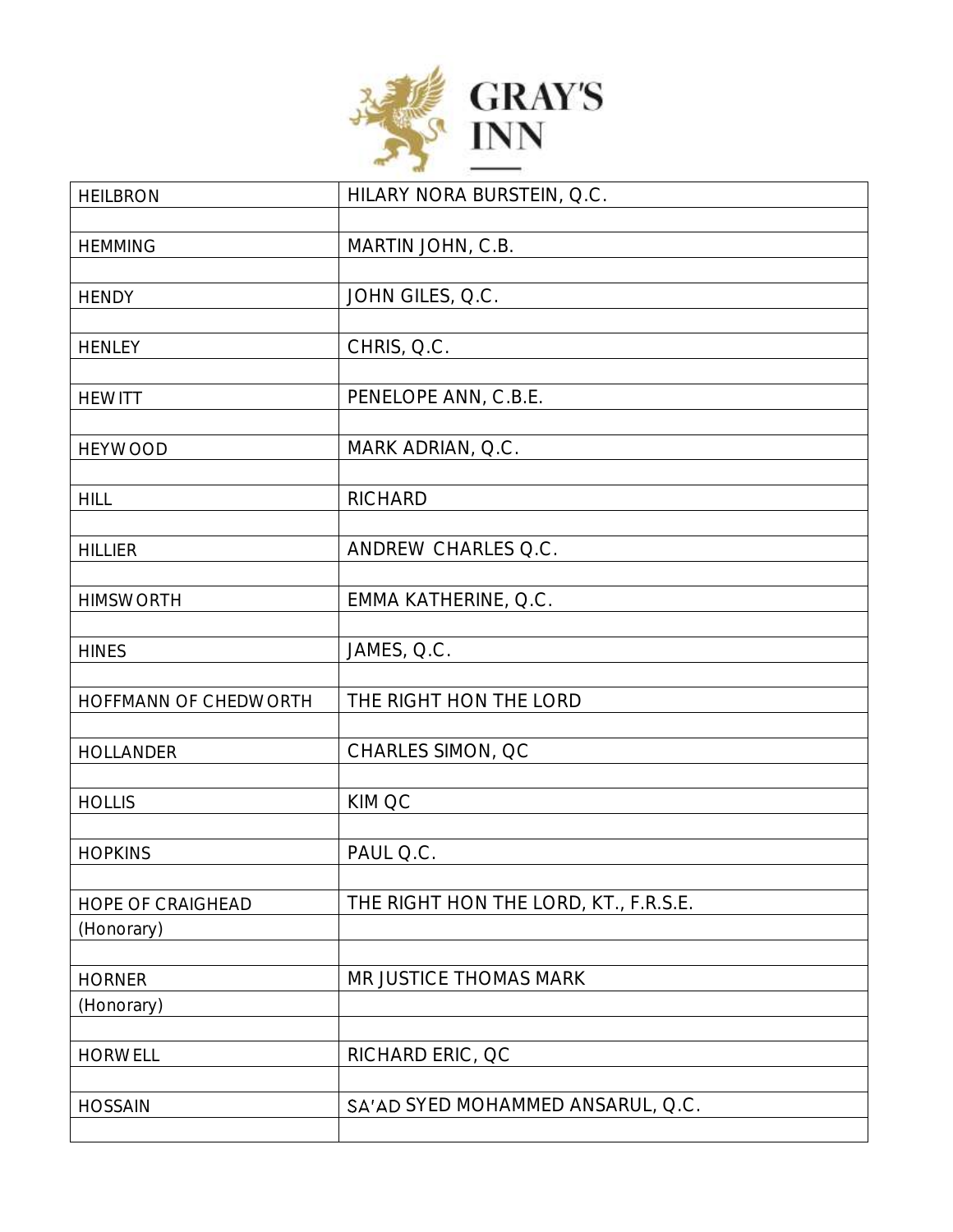

| <b>HOULDER</b>   | BRUCE FIDDES, C.B., QC, D.L.         |
|------------------|--------------------------------------|
|                  |                                      |
| <b>HOWARD</b>    | MARK STEVEN, Q.C.                    |
| <b>HOWARD</b>    | MICHAEL NEWMAN, Q.C.                 |
|                  |                                      |
| <b>HOWARD</b>    | ROBIN IVAN, HON DSc                  |
| <b>HOWSE</b>     | PATRICIA GERALDINE, CBE              |
|                  |                                      |
| <b>HUGHES</b>    | HIS HON PETER THOMAS, Q.C.           |
|                  |                                      |
| <b>HUGHES</b>    | WILLIAM LLOYD, Q.C.                  |
| <b>HUNT</b>      | DAVID RODERIC NOTLEY, Q.C.           |
|                  |                                      |
| <b>HURST</b>     | PETER, LLB, M Phil                   |
| (Honorary)       |                                      |
| <b>HUSSAIN</b>   | RIAZ, Q.C.                           |
|                  |                                      |
| <b>IBBETESON</b> | PROFESSOR DAVID JOHN PhD, Dphil, FBA |
| (Honorary)       |                                      |
| <b>INGLESE</b>   | ANTHONY MICHAEL CHRISTOPHER CB       |
|                  |                                      |
| <b>INNES</b>     | <b>STEPHEN</b>                       |
|                  |                                      |
| <b>IRWIN</b>     | THE RT HON SIR STEPHEN JOHN          |
| <b>JACOB</b>     | THE RIGHT HON PROFESSOR SIR ROBIN    |
|                  |                                      |
| <b>JARMAN</b>    | HIS HON JUDGE (JOHN) MILWYN, Q.C.    |
|                  |                                      |
| <b>JEANS</b>     | CHRISTOPHER JAMES MARWOOD, QC        |
| <b>JEFFORD</b>   | THE HONOURABLE DAME NERYS, D.B. E.   |
|                  |                                      |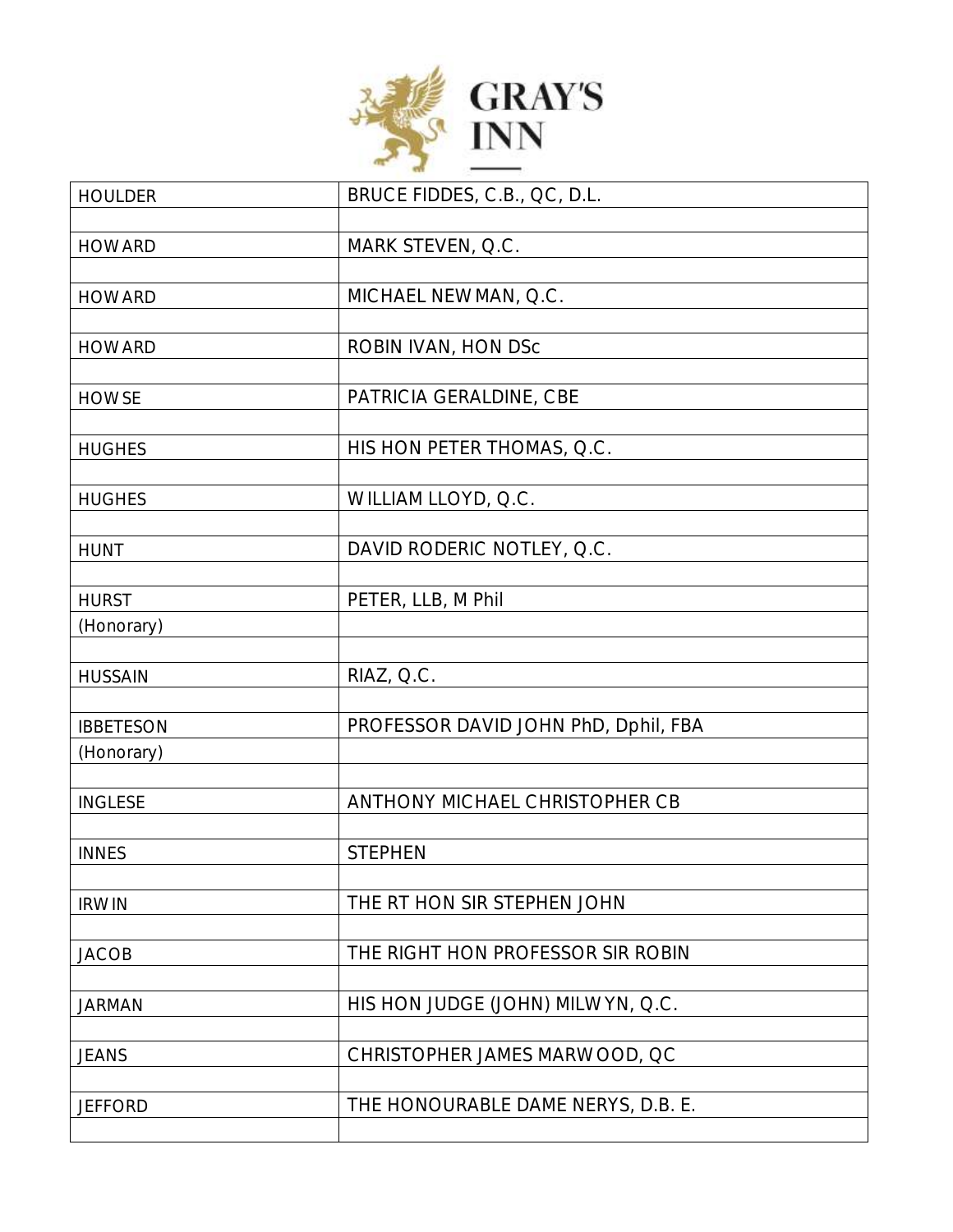

| <b>JEFFREYS</b>   | DAVID ALFRED, Q.C.                            |
|-------------------|-----------------------------------------------|
|                   |                                               |
| <b>JEFFREYS</b>   | ROSEMARY ANNE                                 |
|                   |                                               |
| <b>JEFFS</b>      | JULIAN, Q.C.                                  |
|                   |                                               |
| <b>JENKINS</b>    | MAJOR GENERAL DAVID JOHN MALCOLM, CB CBE      |
| (Honorary)        |                                               |
|                   |                                               |
| <b>JENNINGS</b>   | MICHAEL STUART                                |
|                   |                                               |
| <b>JONES</b>      | PROFESSOR RIGHT HON CARWYN HOWELL JONES, M.S. |
|                   |                                               |
| <b>JONES</b>      | PROFESSOR DOUGLAS JONES, A.O.                 |
| (Honorary)        |                                               |
|                   |                                               |
| <b>JONES</b>      | STEWART ELGAN, Q.C.                           |
|                   |                                               |
| <b>JOSEPH</b>     | HER HONOUR JUDGE WENDY ROSE QC                |
|                   |                                               |
| <b>JUNKIN</b>     | (WILLIAM) ROY CB                              |
|                   |                                               |
| <b>JUSS</b>       | SATVINDER, Dr                                 |
|                   | THE HONOURABLE ELENA                          |
| <b>KAGAN</b>      |                                               |
| (Honorary)        |                                               |
| <b>KALLIPETIS</b> | MICHEL LOUIS, Q.C., F.C.I.Arb.,               |
|                   |                                               |
| <b>KAMARA</b>     | <b>FRANCOISE</b>                              |
| (Honorary)        |                                               |
|                   |                                               |
| <b>KARIM</b>      | SHEIKH MOHAMMED SAMIUL, Q.C.                  |
|                   |                                               |
| <b>KATKOWSKI</b>  | CHRISTOPHER ANDREW MARK, Q.C.                 |
|                   |                                               |
| KAUFMANN          | PHILLIPPA JANE, Q.C.                          |
|                   |                                               |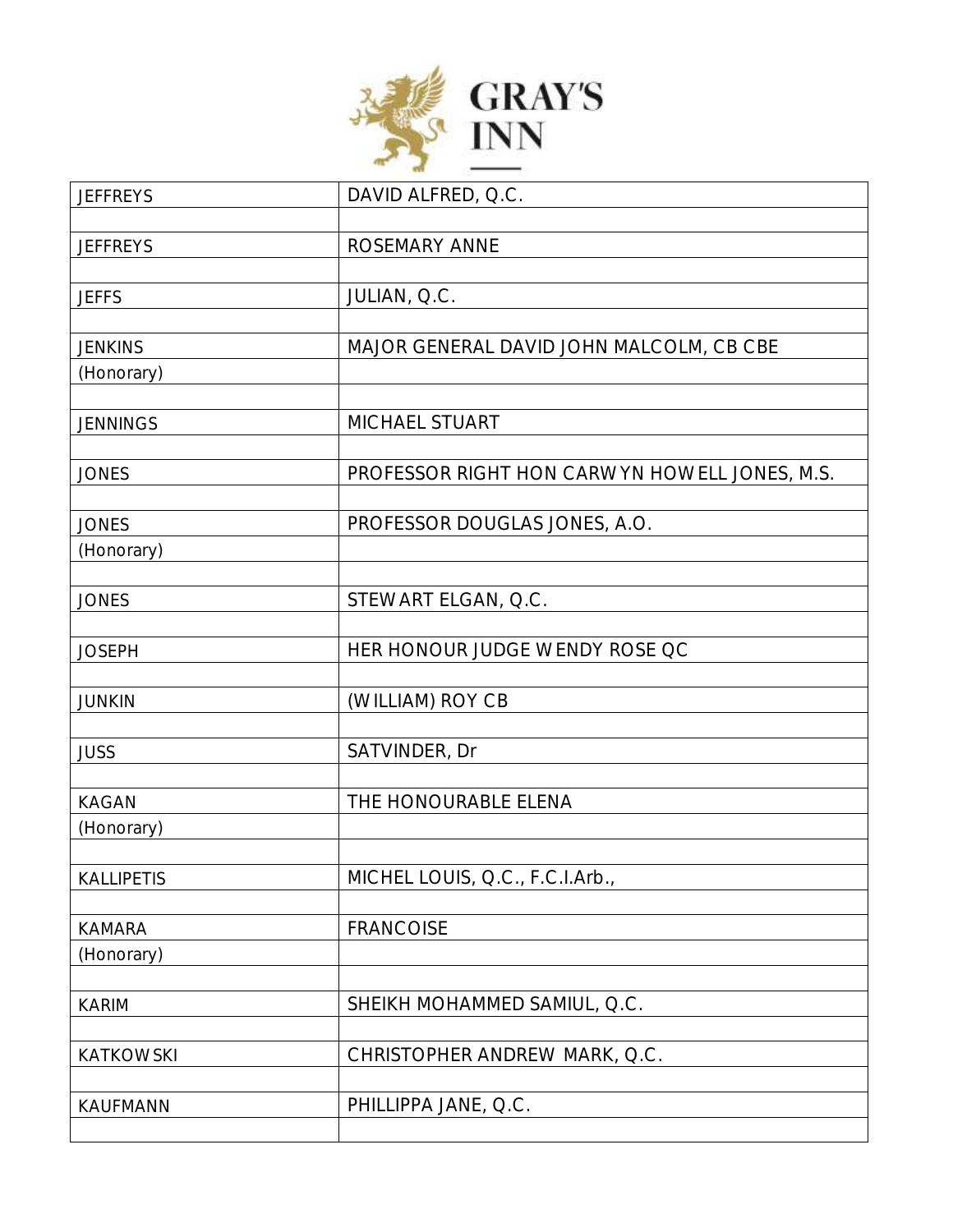

| <b>KAY</b>           | THE RIGHT HON SIR MAURICE RALPH      |
|----------------------|--------------------------------------|
|                      |                                      |
| <b>KEAVENY</b>       | ALDERMAN VINCENT                     |
| (Honorary)           |                                      |
|                      |                                      |
| <b>KEEGAN</b>        | LADY CHIEF JUSTICE SIOBHAN           |
| (Honorary)           |                                      |
| <b>KEITH</b>         | THE HON HUGO GEORGE, Q.C.            |
|                      |                                      |
| KELEHER              | PAUL ROBERT, Q.C.                    |
|                      |                                      |
| KELLY                | MATTHIAS JOHN, Q.C.                  |
|                      |                                      |
| KELSEY-FRY           | JOHN Q.C.                            |
|                      |                                      |
| KENNEDY OF THE SHAWS | BARONESS HELENA ANN, Q.C.            |
|                      |                                      |
| <b>KENNEDY</b>       | CHRISTOPHER LAWRENCE PAUL, Q.C.      |
|                      |                                      |
| <b>KENNEDY</b>       | THE RIGHT HON SIR PAUL JOSEPH MORROW |
| <b>KENT</b>          | HER HONOUR JUDGE GEORGINA            |
|                      |                                      |
| <b>KERR</b>          | THE HON SIR TIMOTHY JULIAN           |
|                      |                                      |
| <b>KHALIQUE</b>      | NAGEENA, Q.C.                        |
|                      |                                      |
| <b>KIEFEL</b>        | THE HON CHIEF JUSTICE SUSAN          |
| (Honorary)           |                                      |
|                      |                                      |
| <b>KING</b>          | <b>GELAGA PERRY</b>                  |
|                      |                                      |
| <b>KINNEAR</b>       | JONATHAN, Q.C.                       |
| <b>KIRK</b>          | ANTHONY JAMES NIGEL, Q.C.            |
|                      |                                      |
| <b>KITCHIN</b>       | THE RT HON LORD DAVID JAMES TYSON    |
|                      |                                      |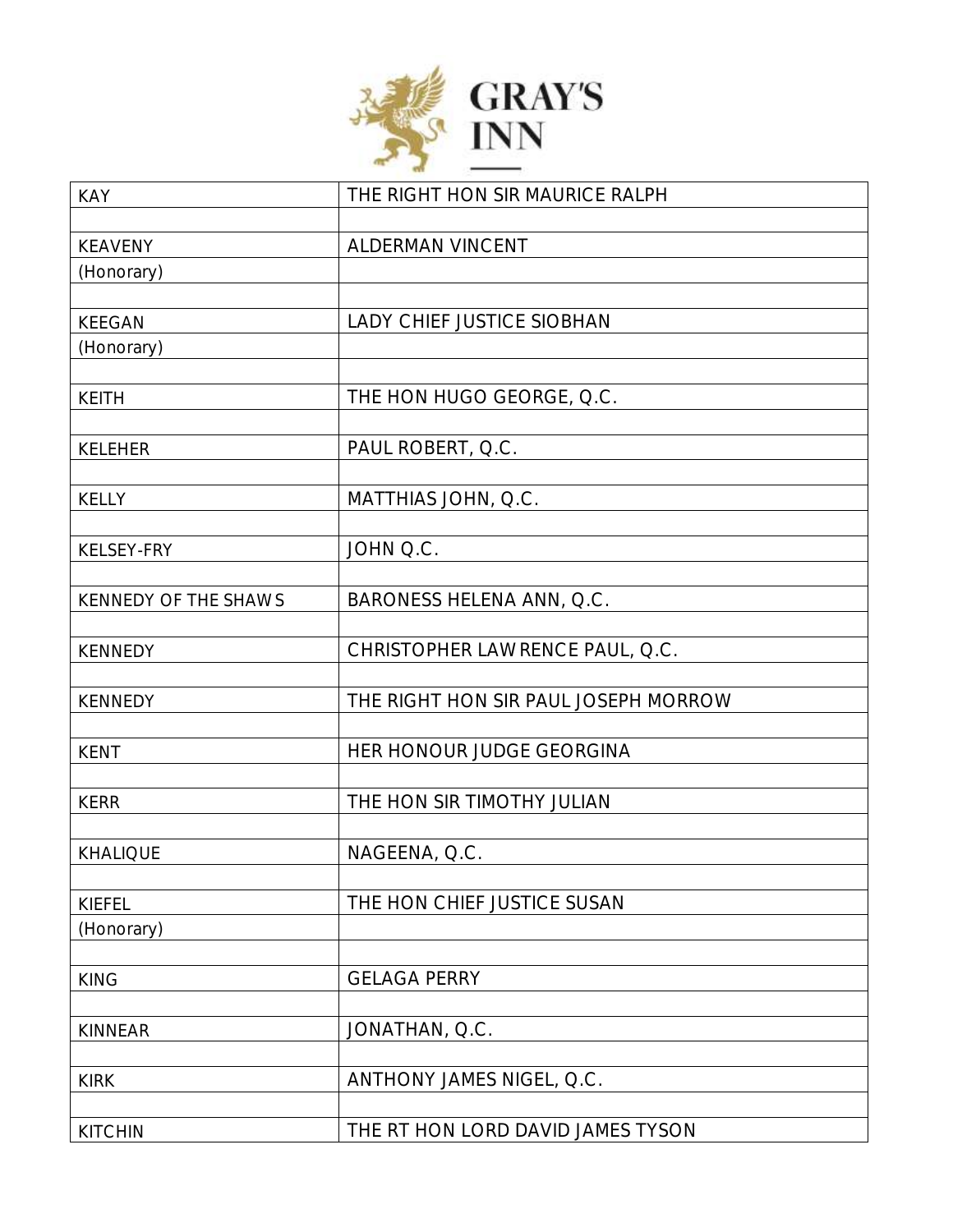

| <b>KNOWLES</b>           | THE HON DAME GWYNNETH FRANCES KNOWLES D.B.E. |
|--------------------------|----------------------------------------------|
|                          |                                              |
| <b>KRAMER</b>            | HIS HONOUR STEPHEN ERNEST, Q.C.              |
|                          |                                              |
| <b>KRIEGLER</b>          | <b>JUDGE JOHANN CHRISTIAN</b>                |
| (Honorary)               |                                              |
|                          |                                              |
| LAMB                     | HIS HONOUR TIMOTHY ROBERT LAMB, Q.C.         |
|                          |                                              |
| LAMBERT                  | NIGEL ROBERT WOOLF, Q.C.                     |
|                          |                                              |
| LATHAM                   | RICHARD BRUNTON, Q.C.                        |
|                          |                                              |
|                          |                                              |
|                          |                                              |
| LAWREY                   | KEITH, J.P.                                  |
| (Honorary)               |                                              |
|                          |                                              |
| LAWSON                   | ELIZABETH ANN, Q.C.                          |
|                          |                                              |
| <b>LEIGHTON WILLIAMS</b> | JOHN, Q.C.                                   |
|                          |                                              |
| <b>LENOIR</b>            | <b>NOELLE</b>                                |
| (Honorary)               |                                              |
|                          |                                              |
| <b>LEVER</b>             | SIR JEREMY FREDERICK, K.C.M.G., QC           |
|                          |                                              |
| LEWER                    | MICHAEL EDWARD, C.B.E., Q.C.                 |
|                          |                                              |
| LEWIS                    | JAMES THOMAS, Q.C.                           |
|                          |                                              |
| <b>LEWIS</b>             | PAUL KEITH, Q.C.                             |
|                          |                                              |
| LICKLEY                  | HIS HONOUR JUDGE NIGEL JAMES DOMINIC, Q.C.   |
|                          |                                              |
| LIEVEN                   | THE HONOURABLE MRS JUSTICE NATHALIE          |
|                          |                                              |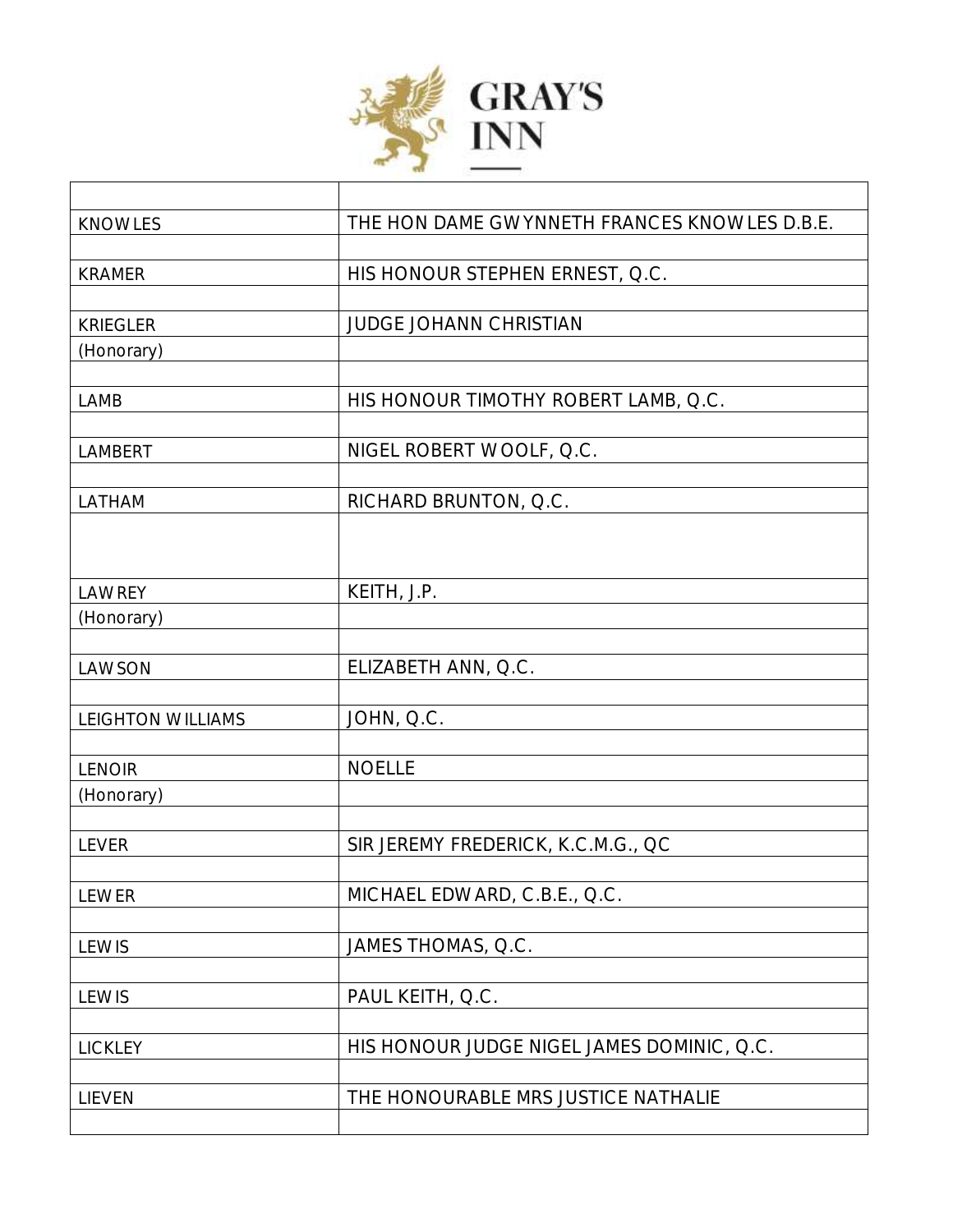

| <b>LINDBLOM</b>  | THE RIGHT HON LORD JUSTICE KEITH JOHN |
|------------------|---------------------------------------|
|                  |                                       |
| <b>LINDEN</b>    | THE HON MR JUSTICE THOMAS             |
|                  |                                       |
| <b>LINDLEY</b>   | <b>CLAIRE ANN</b>                     |
| <b>LITTON</b>    | THE HONOURABLE HENRY, C.B.E.          |
| (Honorary)       |                                       |
|                  |                                       |
| LOBBENBERG       | NICHOLAS, Q.C.                        |
|                  |                                       |
| <b>LODGE</b>     | ANTON JAMES CORDUFF, Q.C.             |
|                  |                                       |
| <b>LOFTHOUSE</b> | SIMON TIMOTHY, Q.C.                   |
| LOWE             | (NICHOLAS) MARK, Q.C.                 |
|                  |                                       |
| LOWE             | PROFESSOR (ALAN) VAUGHAN QC           |
|                  |                                       |
| LUNT             | HER HONOUR BEVERLEY ANNE              |
|                  |                                       |
| LYNAGH           | RICHARD DUDLEY, Q.C.                  |
|                  |                                       |
| MA               | THE HON GEOFFREY TAO-LI, GBM, QC, SC  |
| (Honorary)       |                                       |
| MACDONALD        | <b>ALISTAIR NEIL QC</b>               |
|                  |                                       |
| <b>MACGREGOR</b> | ROBERT NEIL OM, AO, FSA               |
|                  |                                       |
| MACHELL          | RAYMOND DONATUS, QC                   |
|                  |                                       |
| <b>MACHIN</b>    | <b>DAVID</b>                          |
| (Honorary)       |                                       |
| <b>MACLEOD</b>   | SIR IAIN, K.C.M.G.                    |
| (Honorary)       |                                       |
|                  |                                       |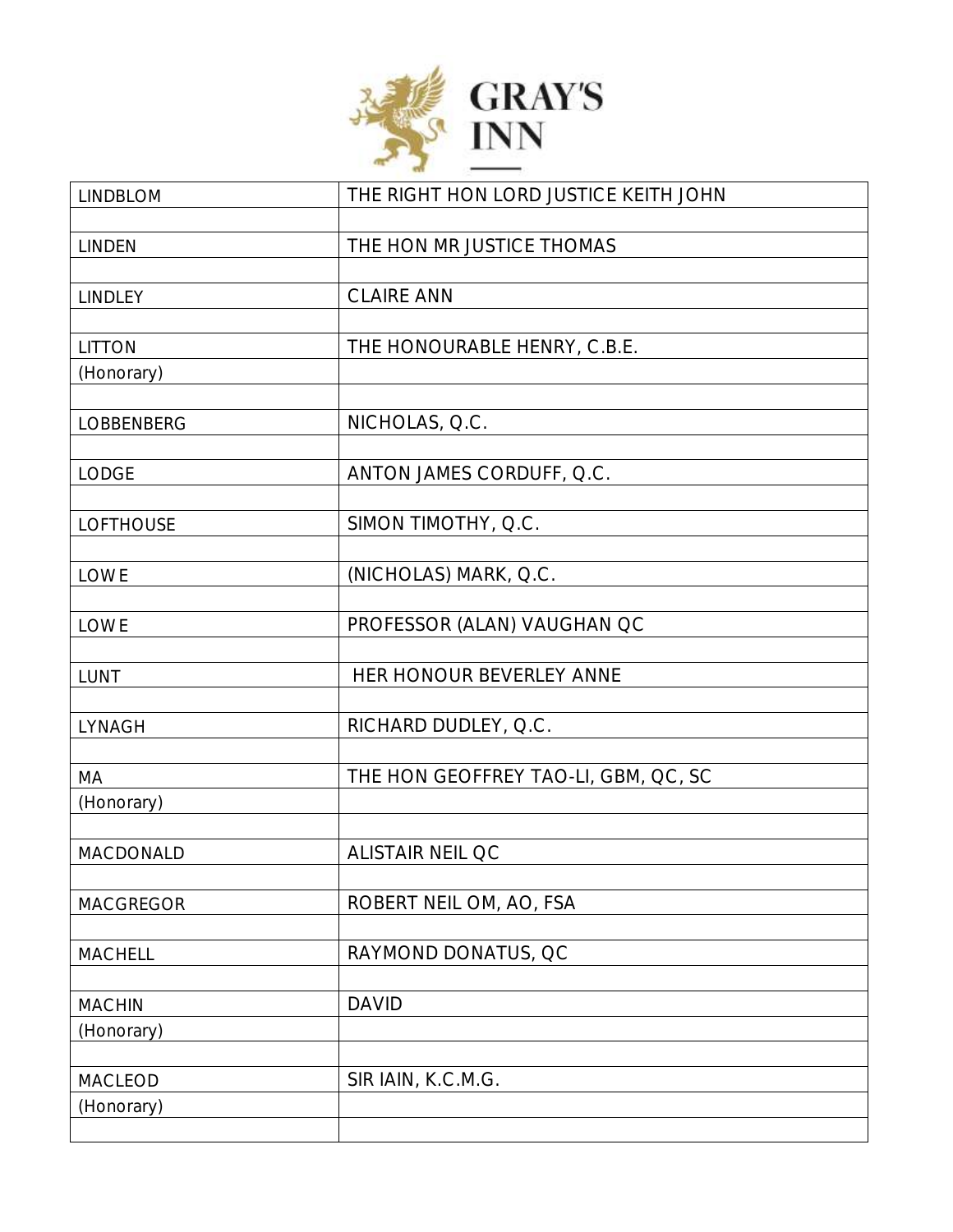

| <b>MACRORY</b>    | PROFESOR RICHARD BRABAZON, C.B.E., Q.C. (Hon)                           |
|-------------------|-------------------------------------------------------------------------|
| <b>MCCAHILL</b>   | HIS HONOUR PATRICK GERARD, Q.C.                                         |
|                   |                                                                         |
| MCCAUGHRAN        | <b>JOHN QC</b>                                                          |
|                   |                                                                         |
| <b>MCCAUL</b>     | COLIN BROWNLIE, Q.C.                                                    |
| <b>MCCLEAN</b>    | PROFESSOR (JOHN) DAVID, C.B.E., Q.C. (Hon), D.C.L.<br>$(Oxon)$ , F.B.A. |
| <b>MCCOLLUM</b>   | THE RIGHT HON SIR LIAM                                                  |
| (Honorary)        |                                                                         |
|                   |                                                                         |
| <b>MCFARLANE</b>  | THE RT HON SIR ANDREW EWART                                             |
| <b>MCGINTY</b>    | KEVIN CHARLES PATRICK, C.B., C.B.E.                                     |
| <b>MCINERNY</b>   | DR TIM                                                                  |
| (Honorary)        |                                                                         |
|                   |                                                                         |
| <b>MCKENDRICK</b> | PROFESSOR EWAN GORDON                                                   |
| <b>MCLACHLIN</b>  | THE RIGHT HON BEVERLEY, P.C.                                            |
| (Honorary)        |                                                                         |
|                   |                                                                         |
| <b>MCLAREN</b>    | IAN ALBAN BRYANT, Q.C.,                                                 |
| <b>MCLAUGHLIN</b> | <b>SIR RICHARD</b>                                                      |
| (Honorary)        |                                                                         |
| <b>MAGUIRE</b>    | THE RIGHT HON LORD JUSTICE PAUL                                         |
| (Honorary)        |                                                                         |
|                   |                                                                         |
| MALANJUM          | THE RIGHT HON TAN SRI RICHARD                                           |
| (Honorary)        |                                                                         |
| MALCOLM           | HELEN KATHERINE LUCY, Q.C.                                              |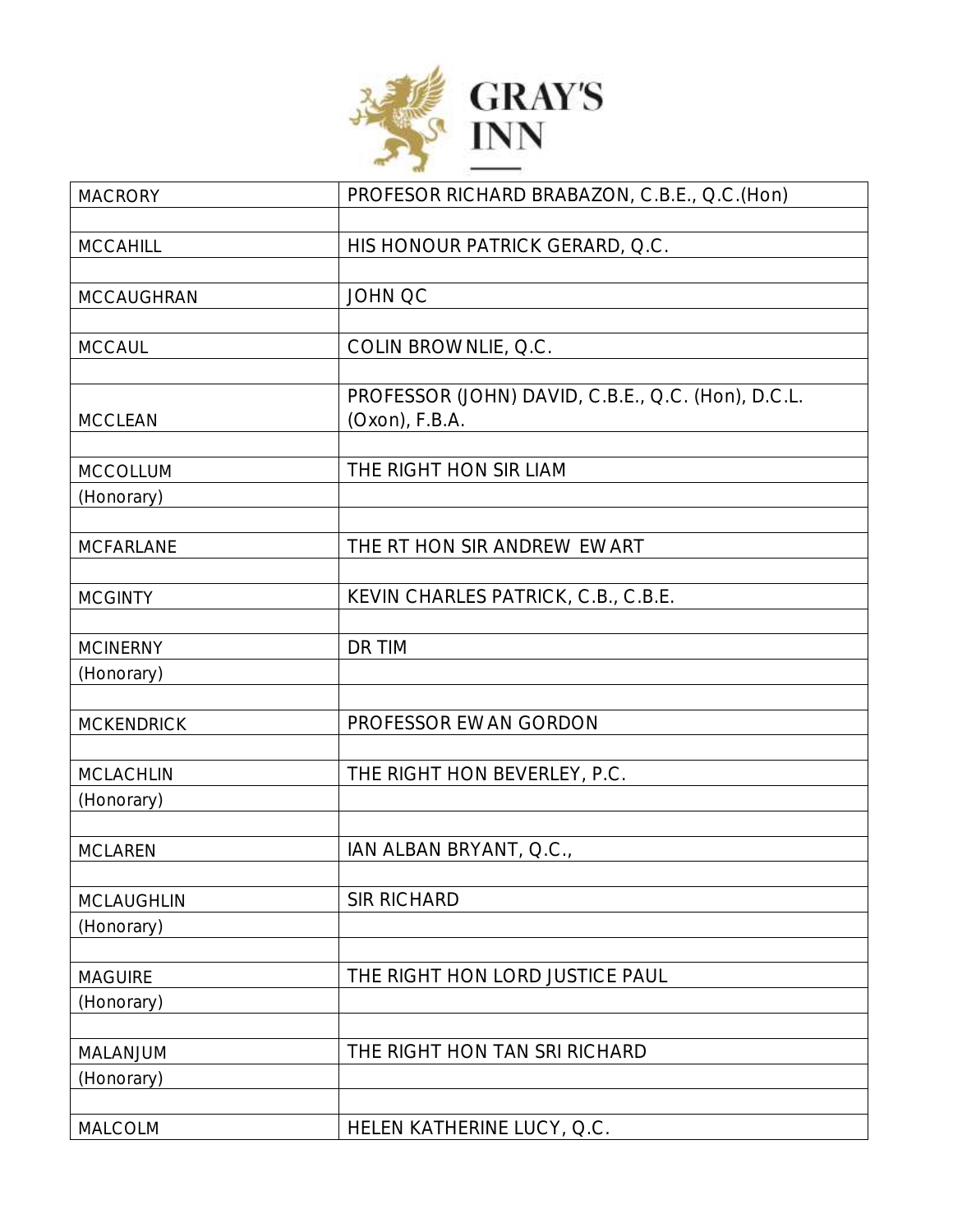

| <b>MALEK</b>      | ALI, Q.C.                                  |
|-------------------|--------------------------------------------|
|                   |                                            |
| <b>MALEK</b>      | (MEHDI) HODGE, Q.C.                        |
|                   |                                            |
| <b>MANN</b>       | PAUL, QC                                   |
|                   |                                            |
| <b>MANNING</b>    | <b>COLIN</b>                               |
|                   |                                            |
| <b>MANSFIELD</b>  | MICHAEL QC                                 |
|                   |                                            |
| <b>MANTEL</b>     | DAME HILARY, D.B.E., F.R.S.L.              |
| (Honorary)        |                                            |
|                   |                                            |
| <b>MARKESINIS</b> | PROFESSOR SIR BASIL SPYRIDONOS, Q.C.(Hon), |
|                   |                                            |
| <b>MARKS</b>      | HIS HON JUDGE RICHARD LEON, Q.C.           |
|                   |                                            |
| <b>MARSH</b>      | ELIZABETH ANN, Q.C.                        |
|                   |                                            |
| <b>MARSH</b>      | DEPUTY MASTER MATTHEW                      |
| (Honorary)        |                                            |
|                   |                                            |
| MARSHALL          | PHILIP, Q.C.                               |
|                   |                                            |
| MARSHALL-ANDREWS  | ROBERT GRAHAM, Q.C.                        |
|                   |                                            |
| <b>MASKREY</b>    | SIMEON ANDREW, Q.C.                        |
|                   |                                            |
| <b>MATTHEWS</b>   | DUNCAN HENRY ROWLAND, Q.C.                 |
|                   |                                            |
| <b>MAWREY</b>     | RICHARD BROOKS, Q.C.                       |
|                   |                                            |
| <b>MAYLIN</b>     | <b>KERRY FIONA</b>                         |
|                   |                                            |
| <b>MAYO</b>       | HIS HONOUR JUDGE RUPERT CHARLES            |
|                   |                                            |
| <b>MERRETT</b>    | DR LOUISE ANN                              |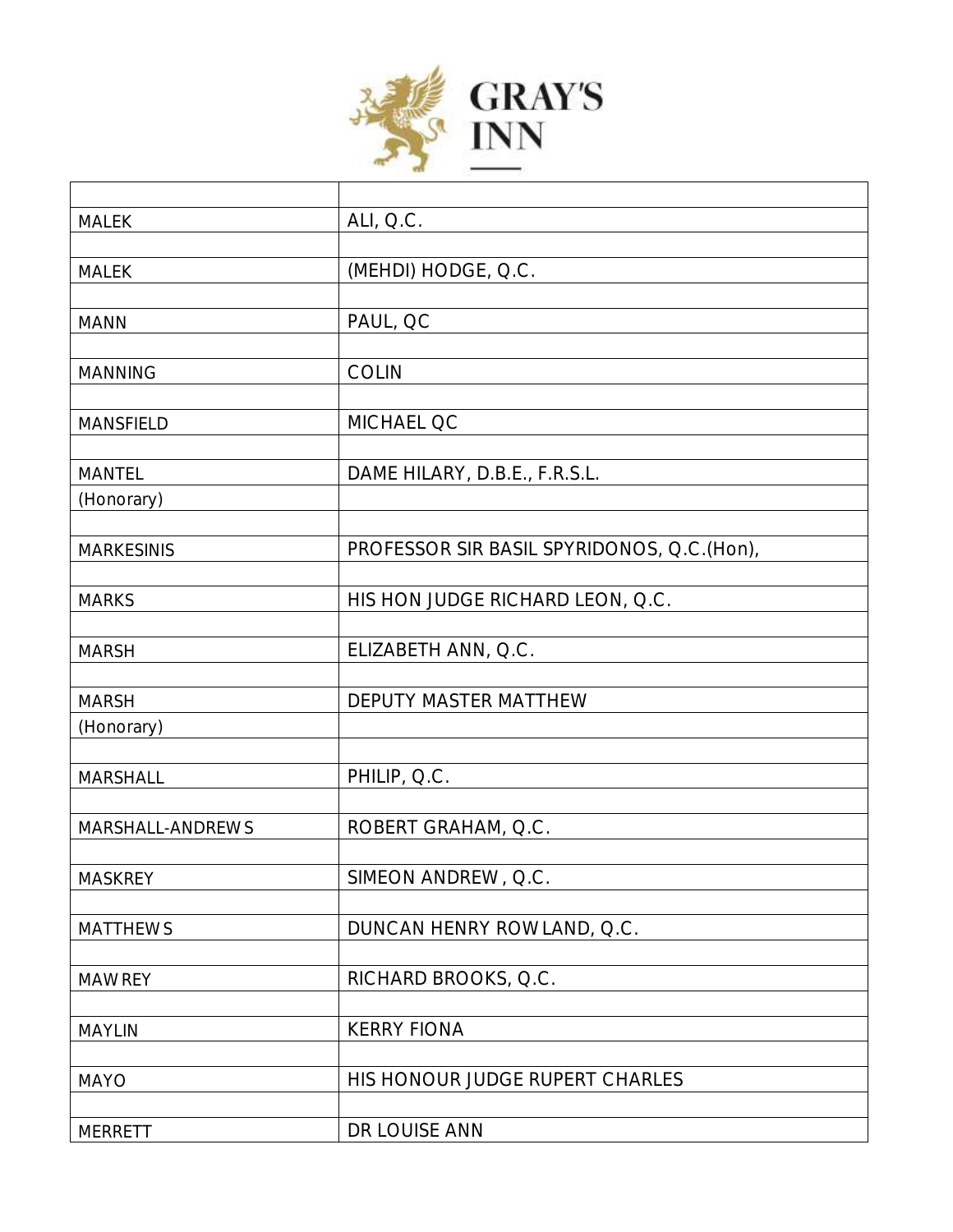

Г

| <b>MICHALOS</b>    | CHRISTINA ANTIGONE DIANA, Q.C.              |
|--------------------|---------------------------------------------|
|                    |                                             |
| <b>MILNE</b>       | HIS HONOUR JUDGE ALEXANDER HUGH, QC         |
|                    |                                             |
| <b>MISKIN</b>      | CHARLES JAMES MONCKTON, Q.C.                |
|                    |                                             |
| <b>MITCHELL</b>    | ANDREW ROBERT, Q.C.                         |
|                    |                                             |
| <b>MITCHELL</b>    | GREGORY CHARLES MATHEW, Q.C.                |
|                    |                                             |
| <b>MITTING</b>     | THE HON SIR JOHN EDWARD                     |
|                    |                                             |
| <b>MONTGOMERY</b>  | CLARE PATRICIA, Q.C.                        |
|                    |                                             |
| <b>MORAN</b>       | ANDREW GERARD, Q.C.                         |
|                    |                                             |
| <b>MORAN</b>       | VINCENT, Q.C.                               |
|                    |                                             |
| <b>MORELAND</b>    | HER HONOUR JUDGE PENELOPE JANE              |
|                    |                                             |
| <b>MORGAN</b>      | <b>MRS JUSTICE SARAH</b>                    |
|                    |                                             |
| <b>MORISON</b>     | SIR THOMAS RICHARD ATKIN                    |
|                    |                                             |
| MORRIS OF ABERAVON | THE RIGHT HON THE LORD, K.G., Q.C.          |
|                    |                                             |
| <b>MORRIS</b>      | HIS HONOUR ANTHONY PAUL, Q.C.               |
|                    |                                             |
| <b>MORRISON</b>    | SIR HOWARD ANDREW CLIVE, K.C.M.G, CBE, Q.C. |
|                    |                                             |
| <b>MOSES</b>       | STEPHEN, Q.C.                               |
|                    |                                             |
| <b>MOSS</b>        | HIS HONOUR CHRISTOPHER JOHN, Q.C.           |
|                    |                                             |
| <b>MOULD</b>       | TIMOTHY JAMES Q.C.                          |
|                    |                                             |
| <b>MOUNTFIELD</b>  | HELEN, Q.C.                                 |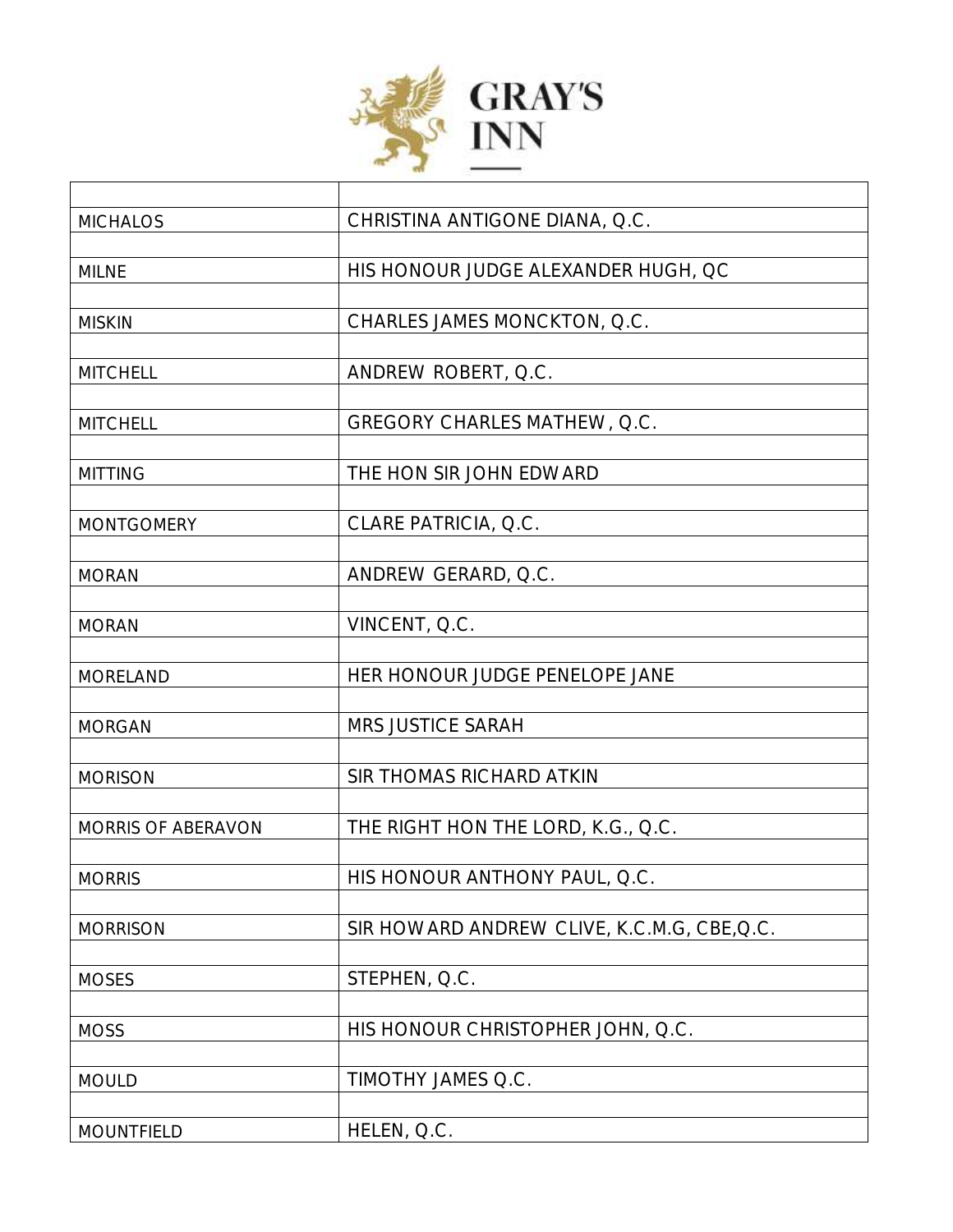

| <b>MULLER</b>   | FRANZ JOSEPH, Q.C.                      |
|-----------------|-----------------------------------------|
|                 |                                         |
| <b>MUMMERY</b>  | THE RIGHT HON SIR JOHN FRANK            |
|                 |                                         |
| <b>MUNRO</b>    | <b>CHRISTOPHER HAMISH</b>               |
|                 |                                         |
| MUTTUKUMARU     | CHRISTOPHER PETER JAYANTHA C.B., D.L.   |
|                 |                                         |
| <b>NAPIER</b>   | (THOMAS) MICHAEL, C.B.E., Q.C. (Hon),   |
| (Honorary)      |                                         |
|                 |                                         |
| <b>NELSON</b>   | CAIRNS LOUIS DAVID, Q.C.                |
|                 |                                         |
| <b>NELSON</b>   | PAULA MIRIAM                            |
| <b>NGULUBE</b>  | <b>MATTHEW</b>                          |
|                 |                                         |
| (Honorary)      |                                         |
| <b>NICHOLLS</b> | COLIN, Q.C.                             |
|                 |                                         |
| NICHOLSON       | THE HON ALASTAIR, A.O., R.F.D., Q.C.    |
| (Honorary)      |                                         |
|                 |                                         |
| NICHOLSON       | THE RIGHT HON SIR JAMES MICHAEL ANTHONY |
| (Honorary)      |                                         |
|                 |                                         |
| <b>NOON</b>     | <b>CLARE</b>                            |
| (Honorary)      |                                         |
|                 |                                         |
| <b>NSUGBE</b>   | OBA ERIC, Q.C.                          |
|                 |                                         |
| O'BYRNE         | ANDREW JOHN MARTIN Q.C.                 |
|                 |                                         |
| O'CONNOR        | THE HON MRS JUSTICE SANDRA DAY          |
| (Honorary)      |                                         |
|                 |                                         |
| OLDHAM          | FRANCES MARY THERESA, Q.C.              |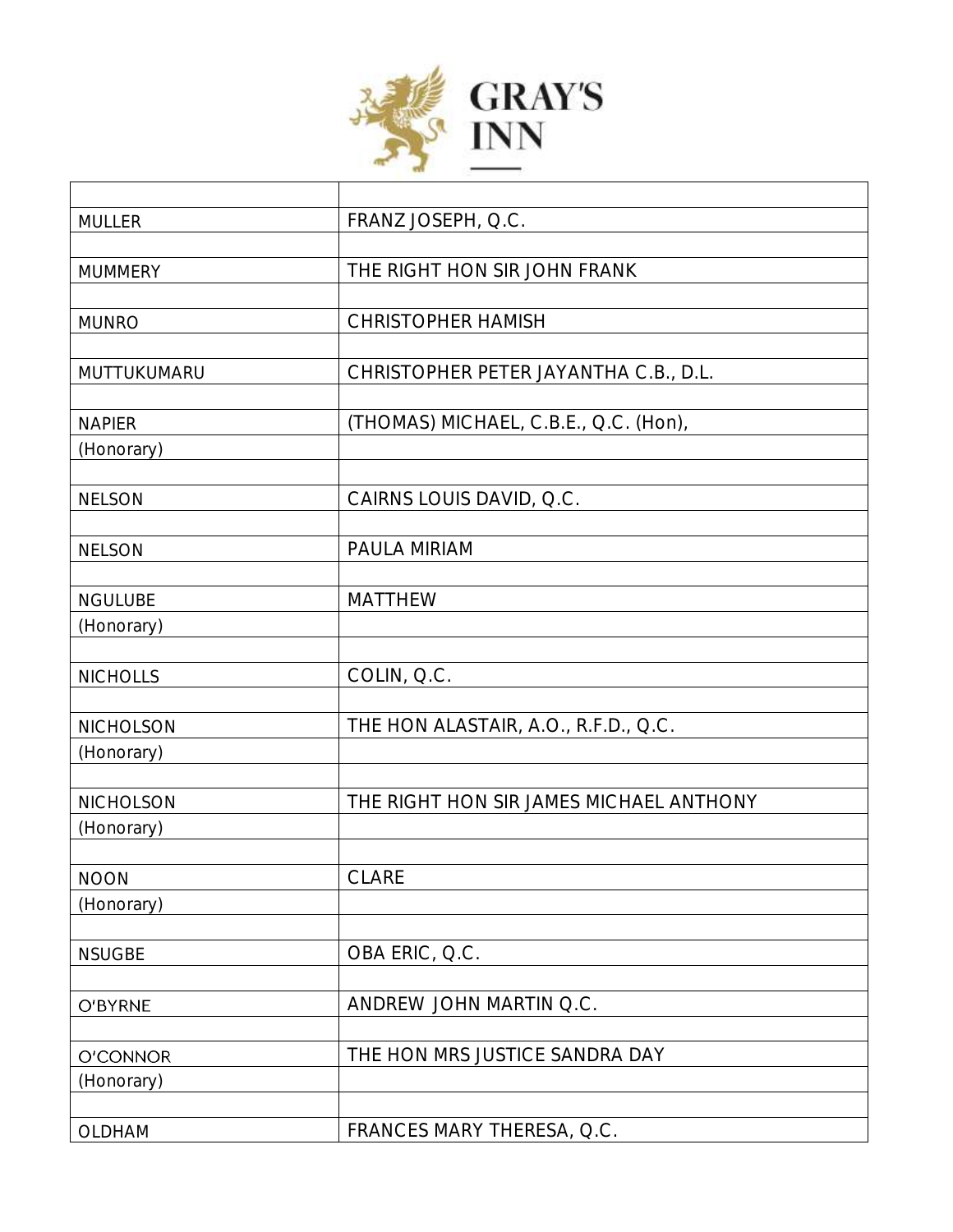

| <b>OMAMBALA</b>     | <b>IJEOMA CHINYELU</b>                    |
|---------------------|-------------------------------------------|
|                     |                                           |
| O'NEILL OF BENGARVE | THE BARONESS ONORA, C.H., C.B.E.,         |
| (Honorary)          |                                           |
|                     |                                           |
| O'NEILL             | SALLY JANE, Q.C.                          |
|                     |                                           |
| <b>ORR</b>          | <b>LUCINDA EMILY</b>                      |
|                     |                                           |
| <b>OSBORNE</b>      | CLIVE MAXWELL LAWTON, J.P.                |
|                     |                                           |
| <b>OTTON</b>        | THE RIGHT HON SIR PHILIP HOWARD           |
|                     |                                           |
| OUSELEY             | THE HON SIR DUNCAN BRIAN WALTER           |
|                     |                                           |
| <b>OWEN</b>         | HIS HON ROBERT FRANK QC                   |
|                     |                                           |
| <b>PAINES</b>       | NICHOLAS PAUL BILLOT, QC                  |
| <b>PANAYI</b>       | PAVLOS, Q.C.                              |
|                     |                                           |
| <b>PANNICK</b>      | THE LORD, QC (DAVID) PHILIP               |
|                     |                                           |
| <b>PARKER</b>       | <b>CHRISTOPHER IAN</b>                    |
|                     |                                           |
| <b>PARKER</b>       | SIR KENNETH BLADES, Q.C.                  |
|                     |                                           |
| <b>PARKES</b>       | HIS HONOUR JUDGE RICHARD JOHN BYERLEY, QC |
|                     |                                           |
| PATTEN OF BARNES    | THE RIGHT HON LORD CHRIS, CH              |
| (Honorary)          |                                           |
|                     |                                           |
| PAULSSON            | JAN                                       |
| (Honorary)          |                                           |
|                     |                                           |
| PEARL               | HIS HONOUR DAVID STEPHEN, Ph.D            |
|                     |                                           |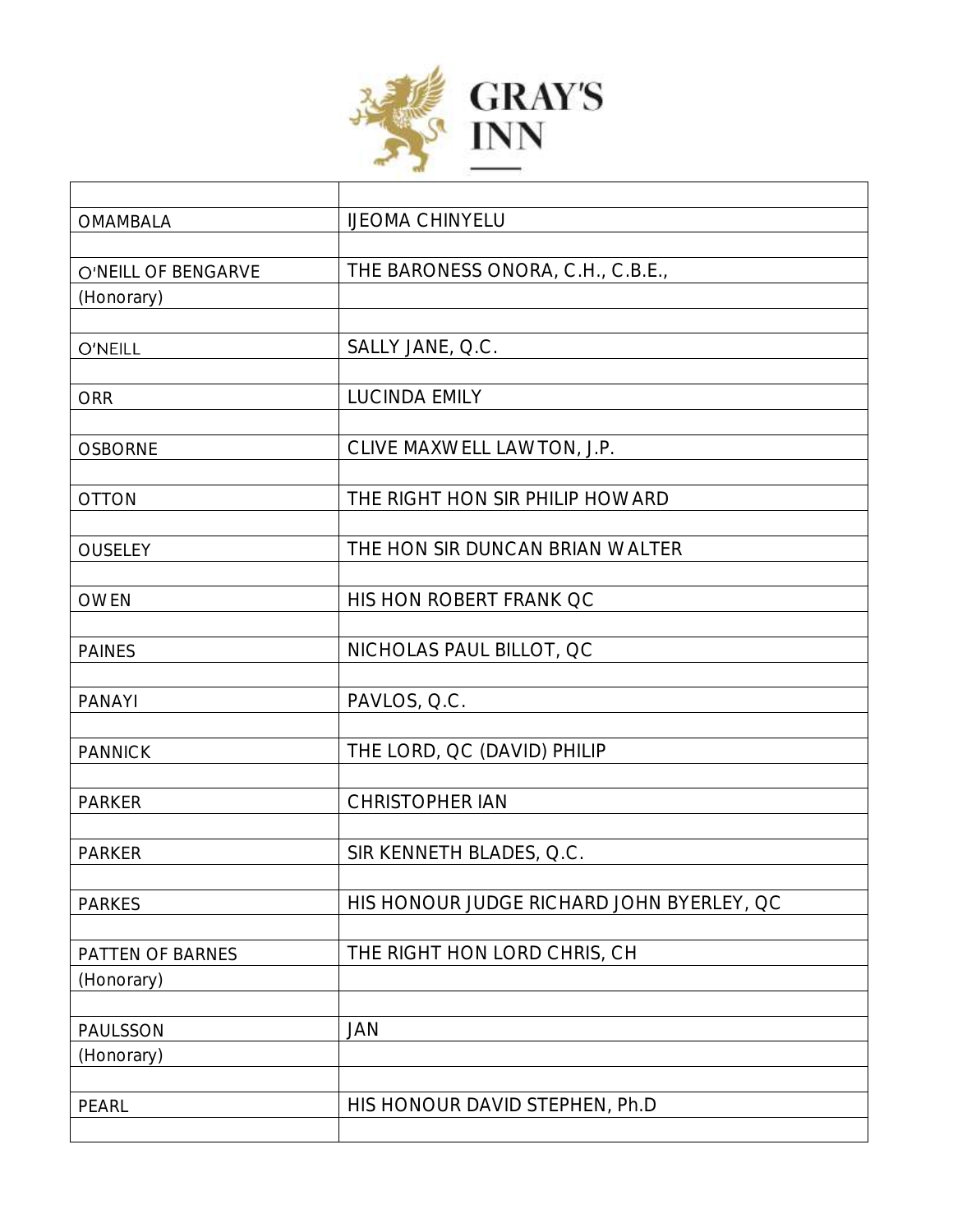

| <b>PENNI</b>      | SALLY SELORM JULIET, M.B.E.      |
|-------------------|----------------------------------|
|                   |                                  |
| PEREIRA           | THE HON DAME JANICE              |
| (Honorary)        |                                  |
|                   |                                  |
| PERRY             | JACQUELINE ANNE, Q.C.            |
|                   |                                  |
| <b>PHILLIPS</b>   | DAVID JOHN, Q.C.                 |
|                   |                                  |
| <b>PHILLIPS</b>   | THE HON SIR STEPHEN EDMUND       |
|                   |                                  |
| PHILLIPS OF WORTH |                                  |
| <b>MATRAVERS</b>  | LORD KG, PC                      |
| (Honorary)        |                                  |
|                   |                                  |
| PILL              | THE RIGHT HON SIR MALCOLM THOMAS |
|                   |                                  |
| <b>PITTER</b>     | JASON KARL, Q.C.                 |
|                   | PRASHANT, QC                     |
| <b>POPAT</b>      |                                  |
| POSNANSKY         | JEREMY ROSS LEON, Q.C.           |
|                   |                                  |
| <b>POTTER</b>     | THE RIGHT HON SIR MARK HOWARD    |
|                   |                                  |
| <b>PRATT</b>      | (RICHARD) CAMDEN, Q.C.           |
|                   |                                  |
| PRATT             | RICHARD JAMES, Q.C.              |
|                   |                                  |
| <b>PRICE</b>      | HIS HONOUR JOHN CHARLES          |
|                   |                                  |
| <b>PRICE</b>      | RICHARD MERVYN, O.B.E., Q.C.     |
|                   |                                  |
| <b>PRINGLE</b>    | HIS HONOUR JUDGE IAN DEREK, QC   |
|                   |                                  |
| <b>PRIOR</b>      | MARY, Q.C.                       |
|                   |                                  |
| <b>PROSSER</b>    | HIS HONOUR (ELVET) JOHN, Q.C.    |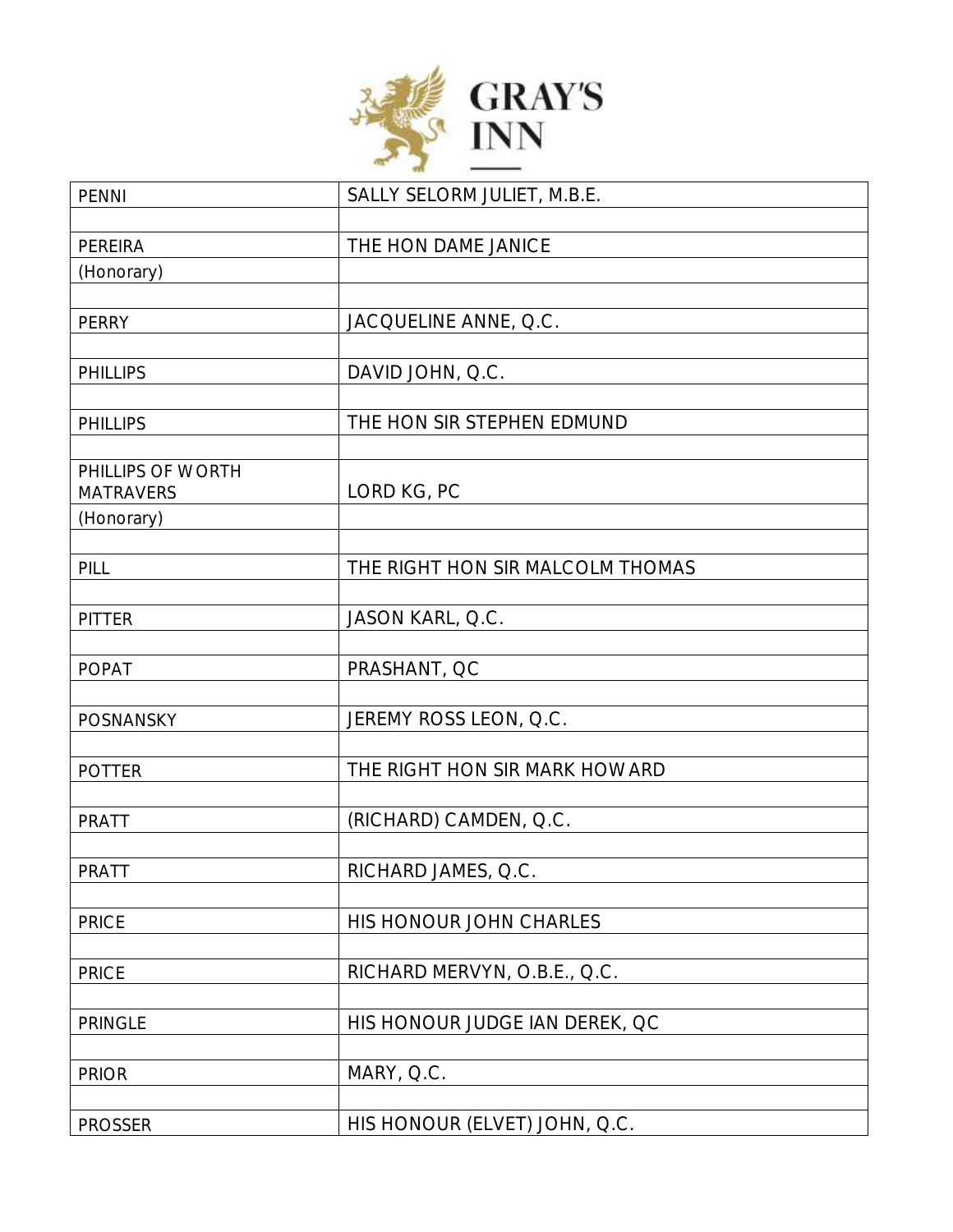

| <b>RADFORD</b>  | HIS HONOUR DAVID WYN                        |
|-----------------|---------------------------------------------|
|                 |                                             |
| <b>RAFFERTY</b> | THE RT HON DAME ANNE JUDITH, D.B.E.         |
|                 |                                             |
| <b>RAILTON</b>  | DAVID, Q.C.                                 |
|                 |                                             |
| RAJAH           | EASON, Q.C.                                 |
|                 |                                             |
| <b>RAMPHAL</b>  | THE HON SIR SHRIDATH SURENDRANATH, O.E.,    |
| (Honorary)      | G.C.M.G., O.M., OC.C., Q.C.                 |
| RAMSAY HALE     | CHIEF JUSTICE MARGARET                      |
| (Honorary)      |                                             |
|                 |                                             |
| RAMSBOTHAM      | GENERAL THE LORD DAVID JOHN, G.C.B., C.B.E. |
| (Honorary)      |                                             |
|                 |                                             |
| <b>RAPPO</b>    | <b>PATRICK JAMES</b>                        |
|                 |                                             |
| <b>REES</b>     | CAROLINE, Q.C.                              |
|                 |                                             |
| <b>REES</b>     | <b>HER HON ELERI</b>                        |
|                 |                                             |
| <b>REESE</b>    | COLIN EDWARD, Q.C.                          |
| <b>REYNOLD</b>  | FREDERIC, Q.C.                              |
|                 |                                             |
| <b>RICHARDS</b> | THE RIGHT HON SIR STEPHEN PRICE             |
|                 |                                             |
| <b>RIDDLE</b>   | HOWARD, C.B.E.                              |
| (Honorary)      |                                             |
|                 |                                             |
| <b>RITCHIE</b>  | JEAN HARRIS, Q.C.                           |
|                 |                                             |
| <b>ROBERTS</b>  | TIMOTHY DAVID ROBERTS QC                    |
|                 |                                             |
| <b>ROBINSON</b> | HER HONOUR JUDGE ALICE                      |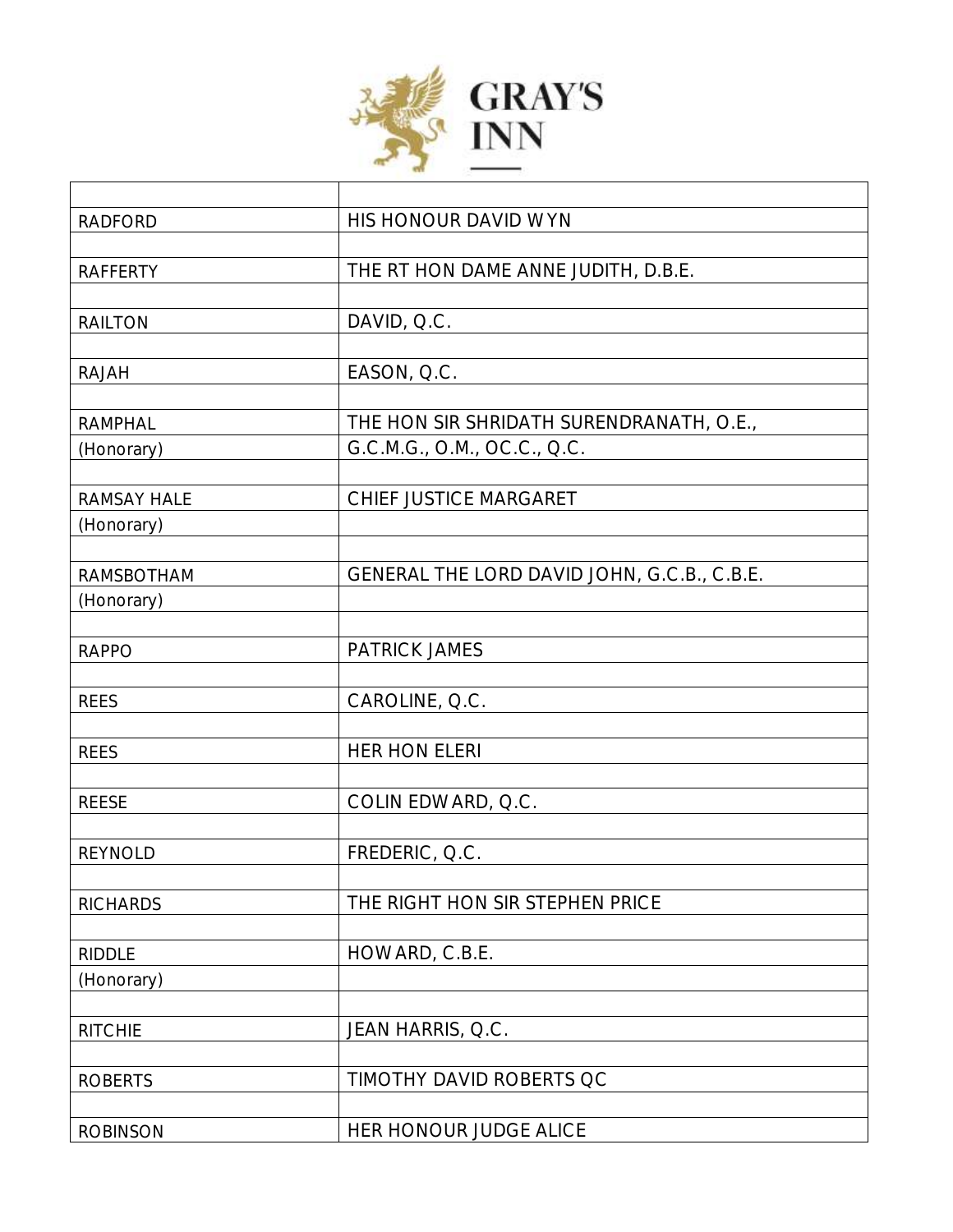

| <b>RODDICK</b>     | (GEORGE) WINSTON, C.B., Q.C.             |
|--------------------|------------------------------------------|
|                    |                                          |
| RODRÍGUEZ IGLESIAS | PROFESSOR GIL CARLOS                     |
| (Honorary)         |                                          |
|                    |                                          |
| <b>ROGERS</b>      | IAN PAUL, Q.C.                           |
|                    |                                          |
| <b>ROGERS</b>      | HIS HONOUR JOHN MICHAEL THOMAS, Q.C.     |
|                    |                                          |
| <b>ROKISON</b>     | KENNETH STUART, Q.C.                     |
|                    |                                          |
| <b>ROOK</b>        | HIS HONOUR PETER FRANCIS GROSVENOR, Q.C. |
|                    |                                          |
| <b>ROSE</b>        | DINAH GWEN LISON Q.C.                    |
|                    |                                          |
| ROSE OF COLMWORTH  | LADY VIVIEN, D.B.E.                      |
|                    |                                          |
| <b>ROWE</b>        | HER HONOUR JUDGE JUDITH MAY QC           |
|                    |                                          |
| <b>ROWLAND</b>     | SIR GEOFFREY ROBERT, Q.C.                |
| (Honorary)         |                                          |
|                    |                                          |
| <b>ROYCE</b>       | SIR (ROGER) JOHN                         |
| <b>ROZENBERG</b>   | JOSHUA RUFUS, Q.C. (HON CAUSA)           |
| (Honorary)         |                                          |
|                    |                                          |
| <b>RUSSELL</b>     | THE HON DAME ALISON HUNTER D.B.E.        |
|                    |                                          |
| <b>RUSSELL</b>     | CHRISTINA MARTHA                         |
|                    |                                          |
| <b>RUSSELL</b>     | <b>CHRISTOPHER JOHN</b>                  |
|                    |                                          |
| <b>RUTTLE</b>      | (HENRY) STEPHEN MAYO, Q.C.               |
|                    |                                          |
| <b>RYDER</b>       | THE RT HON SIR ERNEST NIGEL, T.D.        |
|                    |                                          |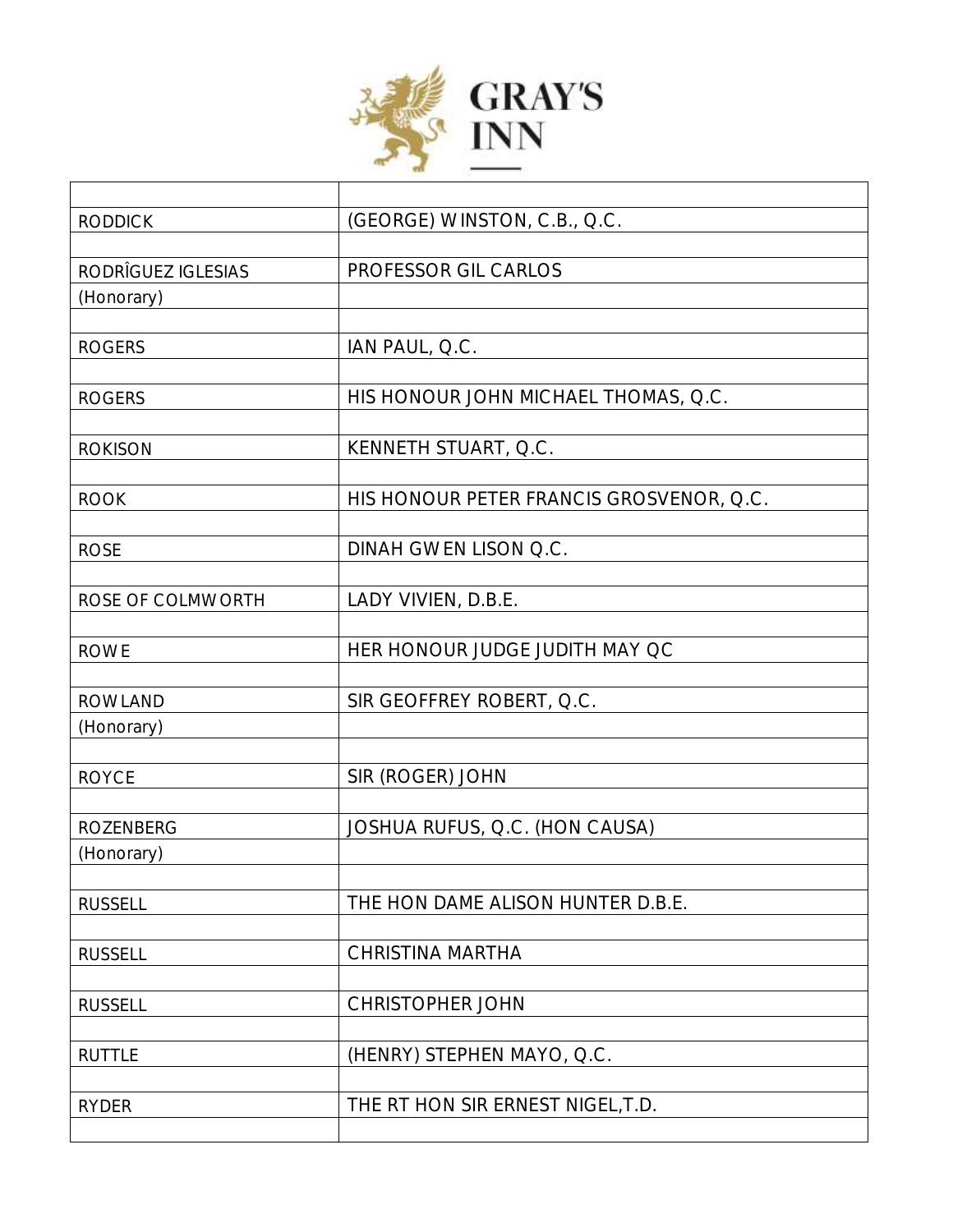

| SABBEN-CLARE    | REBECCA MARY, Q.C.                      |
|-----------------|-----------------------------------------|
|                 |                                         |
| <b>SAINI</b>    | THE HON MR JUSTICE PUSHPINDER           |
|                 |                                         |
| <b>SALLON</b>   | CHRISTOPHER ROBERT ANTHONY, Q.C.        |
|                 |                                         |
| SAUNDERS        | SIR JOHN HENRY BOULTON, Q.C.            |
|                 |                                         |
| SAUNDERS        | <b>ZOE ALICE</b>                        |
|                 |                                         |
| SAWYER          | THE HON DAME JOAN AUGUSTA, D.B.E., P.C. |
| (Honorary)      |                                         |
|                 |                                         |
| <b>SCHMIDT</b>  | BENNO C., Jr.                           |
| (Honorary)      |                                         |
|                 |                                         |
|                 |                                         |
| <b>SCHWEBEL</b> | <b>JUDGE STEPHEN M.</b>                 |
| (Honorary)      |                                         |
|                 |                                         |
| <b>SCOTT</b>    | PROFESSOR IAN, Ph.D, Q.C.               |
| (Honorary)      |                                         |
|                 |                                         |
| SEAGROATT       | THE HONOURABLE CONRAD                   |
|                 |                                         |
| SENTAMU         | THE RT REVD DR JOHN TUCKER MUGABI       |
| (Honorary)      |                                         |
|                 |                                         |
| <b>SEYMOUR</b>  | DAVID, C.B.                             |
|                 |                                         |
| SEYS-LLEWELLYN  | HIS HON ANTHONY JOHN, Q.C.              |
|                 |                                         |
| <b>SHANT</b>    | HER HONOUR JUDGE NIRMAL KANTA, Q.C.     |
|                 |                                         |
| SHARPLING       | <b>DRUSILLA</b>                         |
|                 |                                         |
| <b>SHAW</b>     | <b>MARTIN</b>                           |
| (Honorary)      |                                         |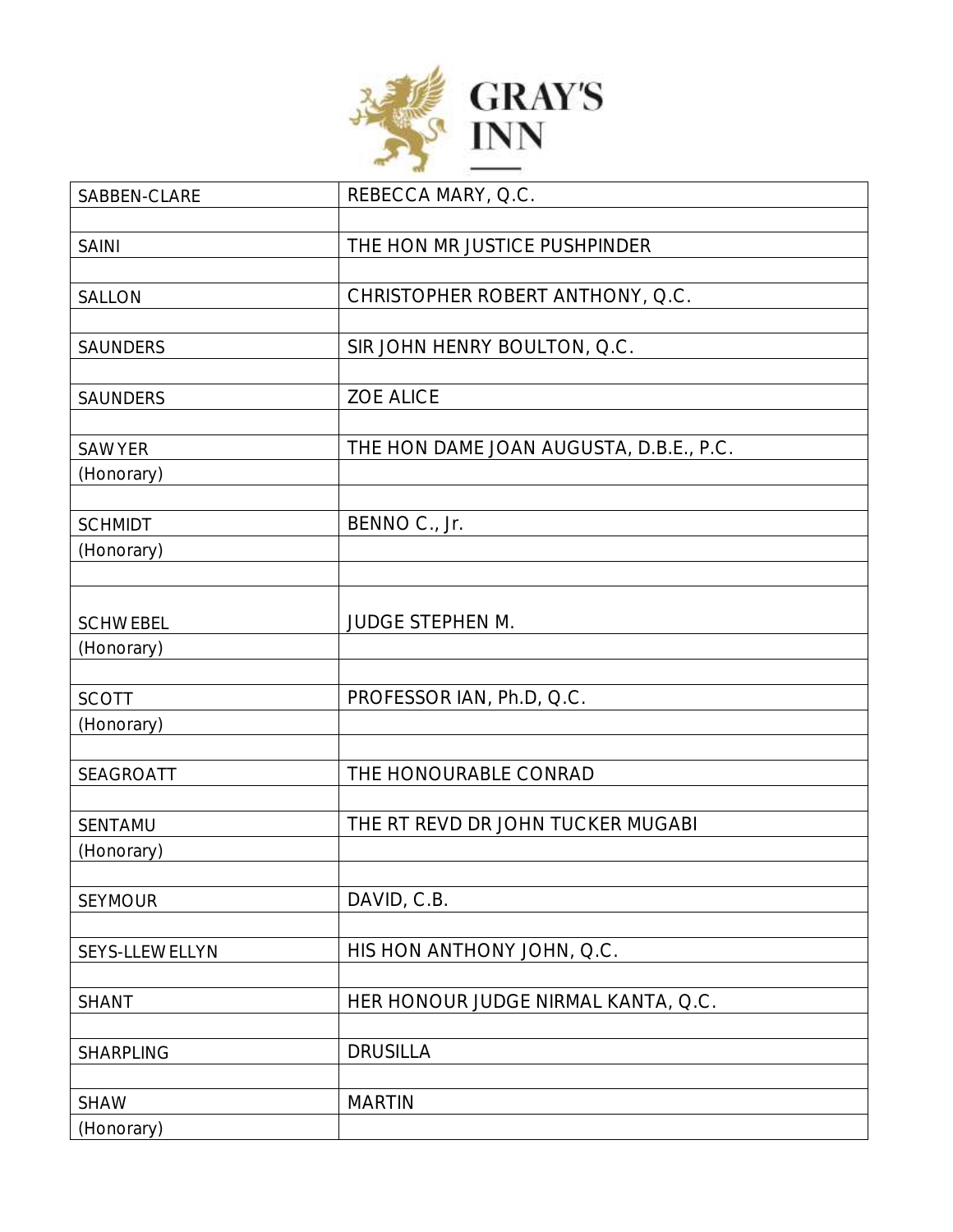

Г

| <b>SHEIL</b>   | THE RIGHT HON SIR JOHN JOSEPH       |
|----------------|-------------------------------------|
| (Honorary)     |                                     |
|                |                                     |
| SHUTTLEWORTH   | <b>TIMOTHY WILLIAM</b>              |
|                |                                     |
| <b>SILBER</b>  | SIR STEPHEN ROBERT                  |
| SILVERLEAF     | (ALEXANDER) MICHAEL, Q.C.           |
|                |                                     |
| <b>SLEEMAN</b> | HIS HONOUR STUART                   |
|                |                                     |
| <b>SMELLIE</b> | THE HON JUSTICE ANTHONY, Q.C., J.P. |
| (Honorary)     |                                     |
|                |                                     |
|                |                                     |
| <b>SMITH</b>   | THE RT HON LADY ANNE                |
| (Honorary)     |                                     |
| <b>SMITH</b>   | MARION HELEN, Q.C.                  |
|                |                                     |
| <b>SMITH</b>   | HIS HONOUR JUDGE SHAUN MALDEN, Q.C. |
|                |                                     |
| <b>SMITH</b>   | HER HONOUR ZOË PHILLIPA, DL         |
|                |                                     |
| SOTOMAYOR      | ASSOCIATE JUSTICE SONIA             |
| (Honorary)     |                                     |
|                |                                     |
| SOUTER         | THE HON DAVID                       |
| (Honorary)     |                                     |
|                | MALCOLM HUGH, Q.C.                  |
| SPENCE         |                                     |
| SPENCER        | SIR DEREK HAROLD, Q.C.              |
|                |                                     |
| SPENCER        | THE HON SIR ROBIN GODFREY           |
|                |                                     |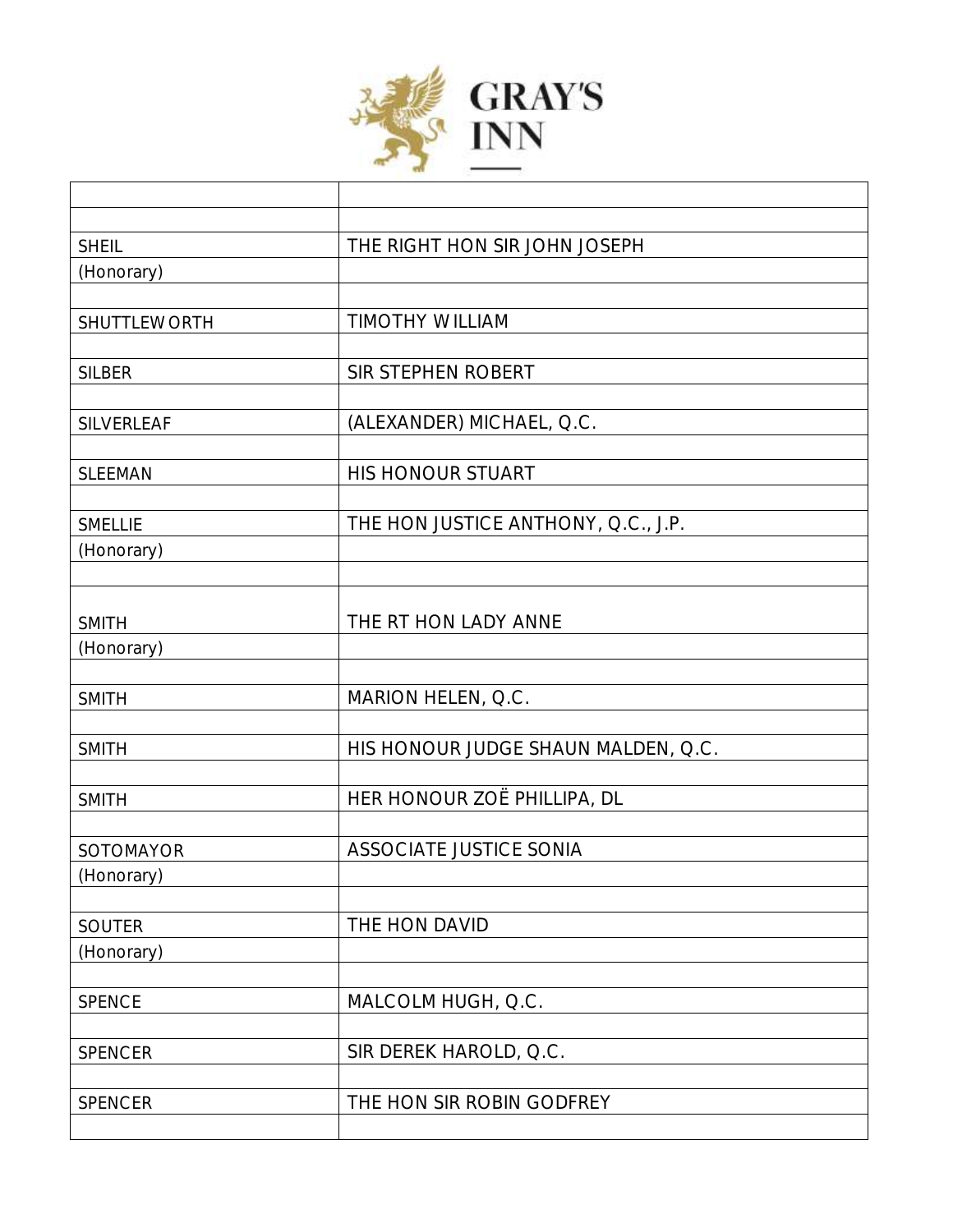

| SPIELMANN        | <b>JUDGE DEAN</b>                         |
|------------------|-------------------------------------------|
| (Honorary)       |                                           |
|                  |                                           |
| <b>SPOKES</b>    | JOHN ARTHUR CLAYTON, Q.C.                 |
|                  |                                           |
| STAPLETON        | PROFESSOR JANE                            |
| (Honorary)       |                                           |
|                  |                                           |
| <b>STEEL</b>     | DAME HEATHER, D.B.E.                      |
|                  |                                           |
| <b>STEEL</b>     | JOHN BRYCHAN, Q.C.                        |
|                  |                                           |
| <b>STERNBERG</b> | MICHAEL VIVIAN, Q.C., K.C.F.O.            |
|                  |                                           |
| STOCKWELL        | PETER LEWIS                               |
| (Honorary)       |                                           |
|                  |                                           |
| <b>STOKES</b>    | HIS HON MICHAEL GEORGE THOMAS, Q.C.       |
|                  |                                           |
| <b>STOW</b>      | HIS HONOUR TIMOTHY MONTAGUE FENWICK, Q.C. |
|                  |                                           |
| <b>STRAKER</b>   | TIMOTHY DERRICK, Q.C.                     |
|                  |                                           |
| STUART-SMITH     | THE RT HON LORD JUSTICE JEREMY HUGH       |
|                  |                                           |
| STUART-SMITH     | THE RIGHT HON SIR MURRAY, K.C.M.G.        |
|                  |                                           |
| <b>STUBBS</b>    | WILLIAM FREDERICK, Q.C.                   |
|                  |                                           |
| <b>STUDD</b>     | ANNE Q.C.                                 |
|                  |                                           |
| <b>STURMAN</b>   | JAMES ANTHONY STURMAN QC                  |
|                  |                                           |
| SUBRAMANIUM      | <b>GOPAL</b>                              |
| (Honorary)       |                                           |
|                  |                                           |
| <b>SUSSKIND</b>  | PROFESSOR RICHARD, O.B.E., F.R.S.E.       |
| (Honorary)       |                                           |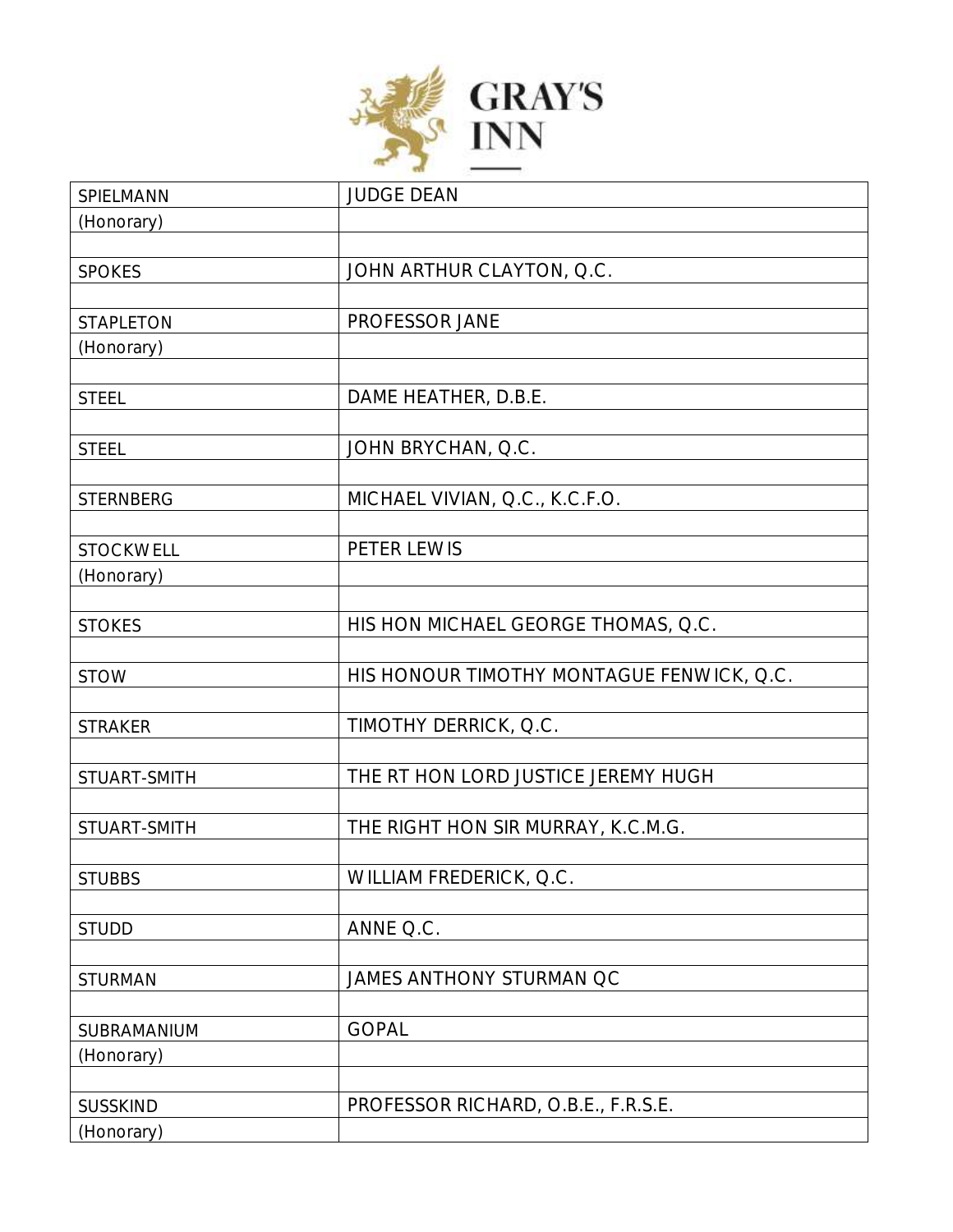

| SWANNELL            | ROBERT WILLIAM ASHBURNHAM, C.B.E.             |
|---------------------|-----------------------------------------------|
| (Honorary)          |                                               |
|                     |                                               |
| <b>SWEET</b>        | LOUISE JUNE, Q.C.                             |
|                     |                                               |
| <b>SWIFT</b>        | MALCOLM ROBIN FARQUHAR, Q.C.                  |
|                     |                                               |
| <b>TANG</b>         | THE HON. MR JUSTICE ROBERT                    |
|                     |                                               |
| <b>TAVERNER</b>     | MARCUS LOUIS, Q.C.                            |
|                     |                                               |
| <b>TAYTON</b>       | HER HONOUR JUDGE LYNN MARGARET, Q.C.          |
|                     |                                               |
| <b>TEJAN-JALLOH</b> | THE HON CHIEF JUSTICE UMA HAWA                |
| (Honorary)          |                                               |
|                     |                                               |
| <b>THEIS</b>        | THE HON MRS JUSTICE LUCY                      |
|                     |                                               |
| THOMAS OF GRESFORD  | THE LORD MARTIN, O.B.E., Q.C.                 |
|                     |                                               |
|                     |                                               |
| <b>THOMAS</b>       | MR JUSTICE CLARENCE                           |
| (Honorary)          |                                               |
|                     |                                               |
| <b>THOMAS</b>       | PROFESSOR JOHN MEURIG, M.A., PhD              |
| (Honorary)          |                                               |
|                     |                                               |
| <b>THOMAS</b>       | HIS HON PATRICK ANTHONY, Q.C.                 |
|                     |                                               |
| <b>THOMAS</b>       | HER HON JUDGE SYBIL MILWYN                    |
|                     |                                               |
| THOMAS OF CMWGIEDD  | THE RIGHT HON THE LORD (ROGER) JOHN LAUGHARNE |
|                     |                                               |
| <b>THOMAS</b>       | HIS HON JUDGE PAUL (HUW), Q.C.                |
|                     |                                               |
| <b>TOMLINSON</b>    | HUGH RICHARD EDWARD, Q.C.                     |
|                     |                                               |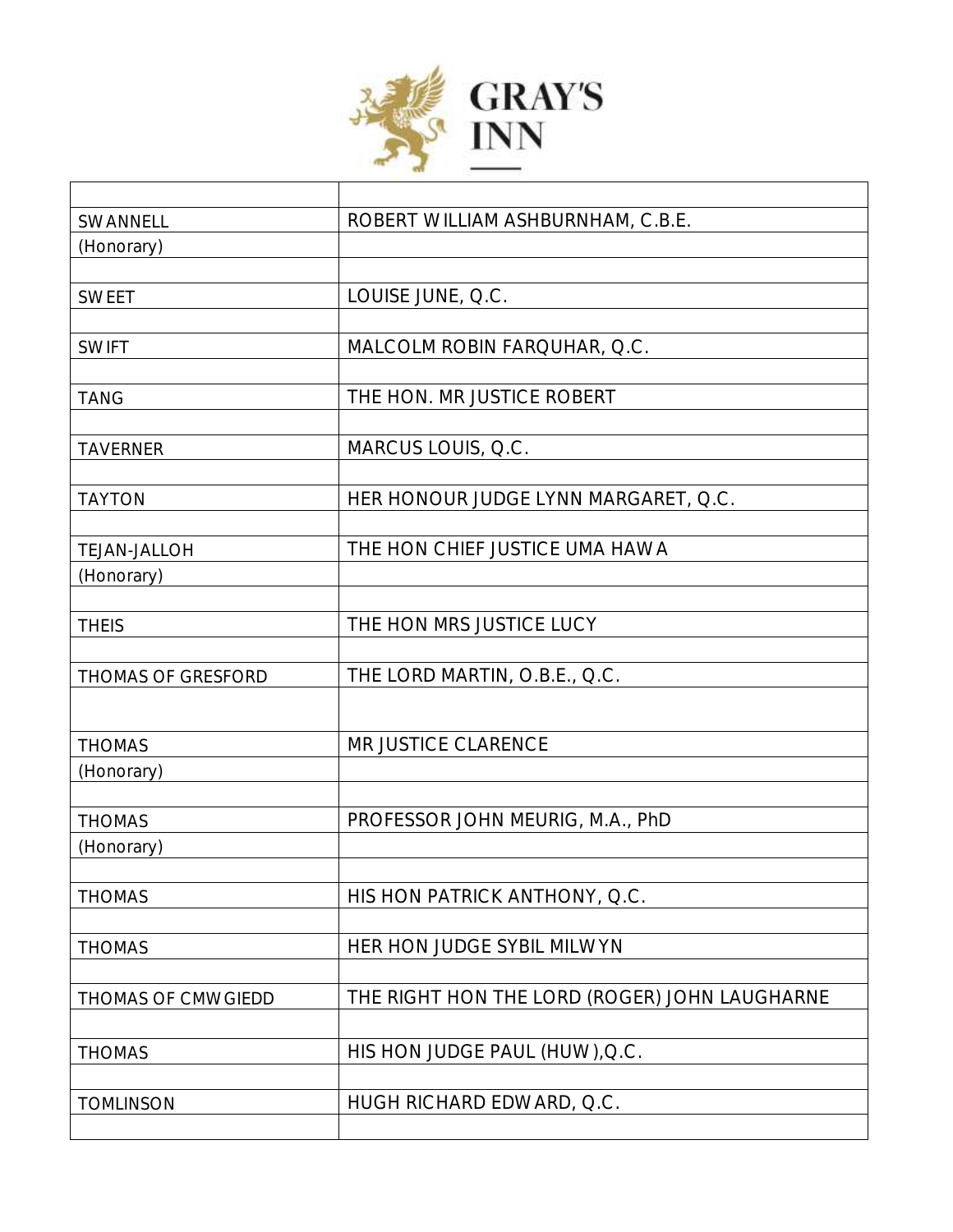

| <b>TROWLER</b>    | REBECCA, Q.C.                               |
|-------------------|---------------------------------------------|
|                   |                                             |
| <b>TSELENTIS</b>  | MICHAEL, Q.C.                               |
|                   |                                             |
| <b>TURNER</b>     | DAVID ANDREW, Q.C.                          |
|                   |                                             |
| <b>TURNER</b>     | HIS HONOUR JUDGE DAVID GEORGE PATRICK, Q.C. |
|                   |                                             |
| <b>TURNER</b>     | THE HON SIR MARK GEORGE                     |
|                   |                                             |
| <b>TURNER</b>     | PROFESSOR ROBERT LOCKLEY                    |
|                   |                                             |
| <b>TURVILL</b>    | SARAH JOAN                                  |
|                   |                                             |
| <b>UFF</b>        | JOHN FRANCIS, C.B.E, Q.C.                   |
| <b>UNDERHILL</b>  | THE RIGHT HON LORD JUSTICE NICHOLAS EDWARD  |
|                   |                                             |
| <b>UNDERWOOD</b>  | ASHLEY GRENVILLE, QC                        |
|                   |                                             |
| VAJDA             | JUDGE CHRISTOPHER STEPHEN, Q.C.             |
|                   |                                             |
| <b>VENNE</b>      | MASTER ROGER ANDRÉ, Q.C.(Hon)               |
|                   |                                             |
| <b>VERE-HODGE</b> | MICHAEL JOHN DAVY, Q.C.                     |
|                   |                                             |
| <b>VILLANI</b>    | SANDRA                                      |
|                   |                                             |
| Von BAR           | PROFESSOR DR. CHRISTIAN, F.B.A.             |
| (Honorary)        |                                             |
|                   |                                             |
| WAINWRIGHT        | JEREMY PATRICK, Q.C.                        |
|                   |                                             |
| <b>WAITE</b>      | THE RIGHT HON SIR JOHN DOUGLAS              |
|                   |                                             |
| WALDRON           | WILLIAM FRANCIS, Q.C.                       |
|                   |                                             |
| WALKER            | MICHAEL JOHN, C.B.E.                        |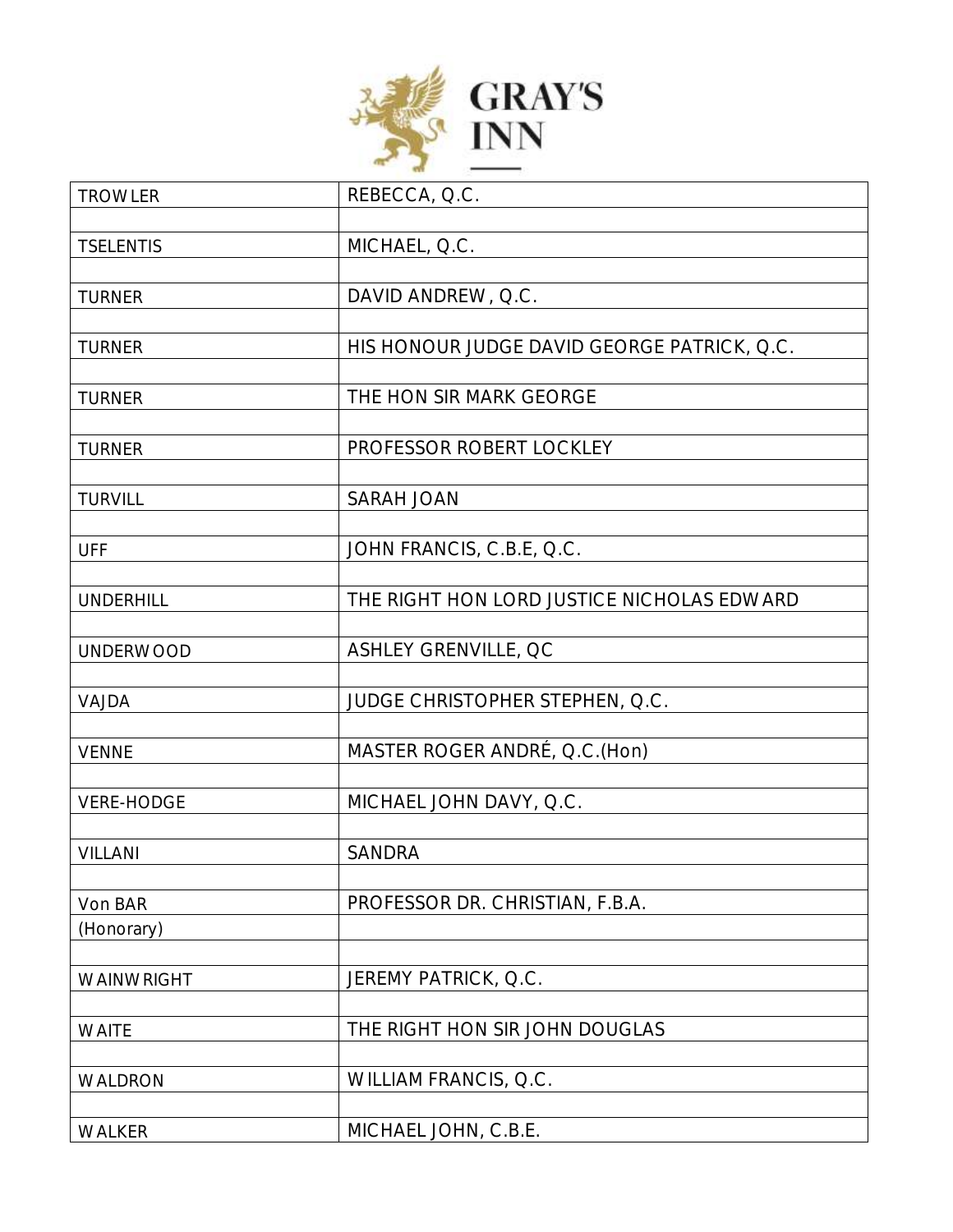

| (Honorary)          |                                       |
|---------------------|---------------------------------------|
|                     |                                       |
| WALKER              | THE HON SIR PAUL JAMES                |
|                     |                                       |
| WALKER              | RONALD JACK, Q.C.                     |
|                     |                                       |
| WALLER              | THE RIGHT HON SIR MARK GEORGE         |
|                     |                                       |
| <b>WALLOP</b>       | THE HON MRS NICHOLAS (LAVINIA) M.B.E. |
| (Honorary)          |                                       |
|                     |                                       |
| <b>WARBY</b>        | THE RT HON LORD JUSTICE MARK, Q.C.    |
|                     | THE RIGHT HON SIR ALAN                |
| <b>WARD</b>         |                                       |
| <b>WARD</b>         | TIMOTHY JUSTIN, Q.C.                  |
|                     |                                       |
| <b>WASS</b>         | SASHA, Q.C.                           |
|                     |                                       |
| WEATHERUP           | THE RT HON SIR RONALD ECCLES          |
| (Honorary)          |                                       |
|                     |                                       |
| WEEKES              | ANESTA GLENDORA, Q.C.                 |
|                     |                                       |
| WEINBERG            | SIR MARK, B.Com., LL.M.               |
| (Honorary)          |                                       |
|                     |                                       |
| WEITZMAN            | THOMAS EDWARD BENJAMIN QC             |
|                     |                                       |
| WEITZMAN            | PETER, Q.C.                           |
|                     |                                       |
| WELCHMAN            | HIS HON CHARLES STUART                |
|                     |                                       |
| <b>WEST-KNIGHTS</b> | HIS HONOUR JUDGE LAURENCE JAMES, Q.C. |
|                     |                                       |
| <b>WHITTAM</b>      | RICHARD WILLIAM LAMONT Q.C.           |
| <b>WILLIAMS</b>     | HER HONOUR ADELE, DL                  |
|                     |                                       |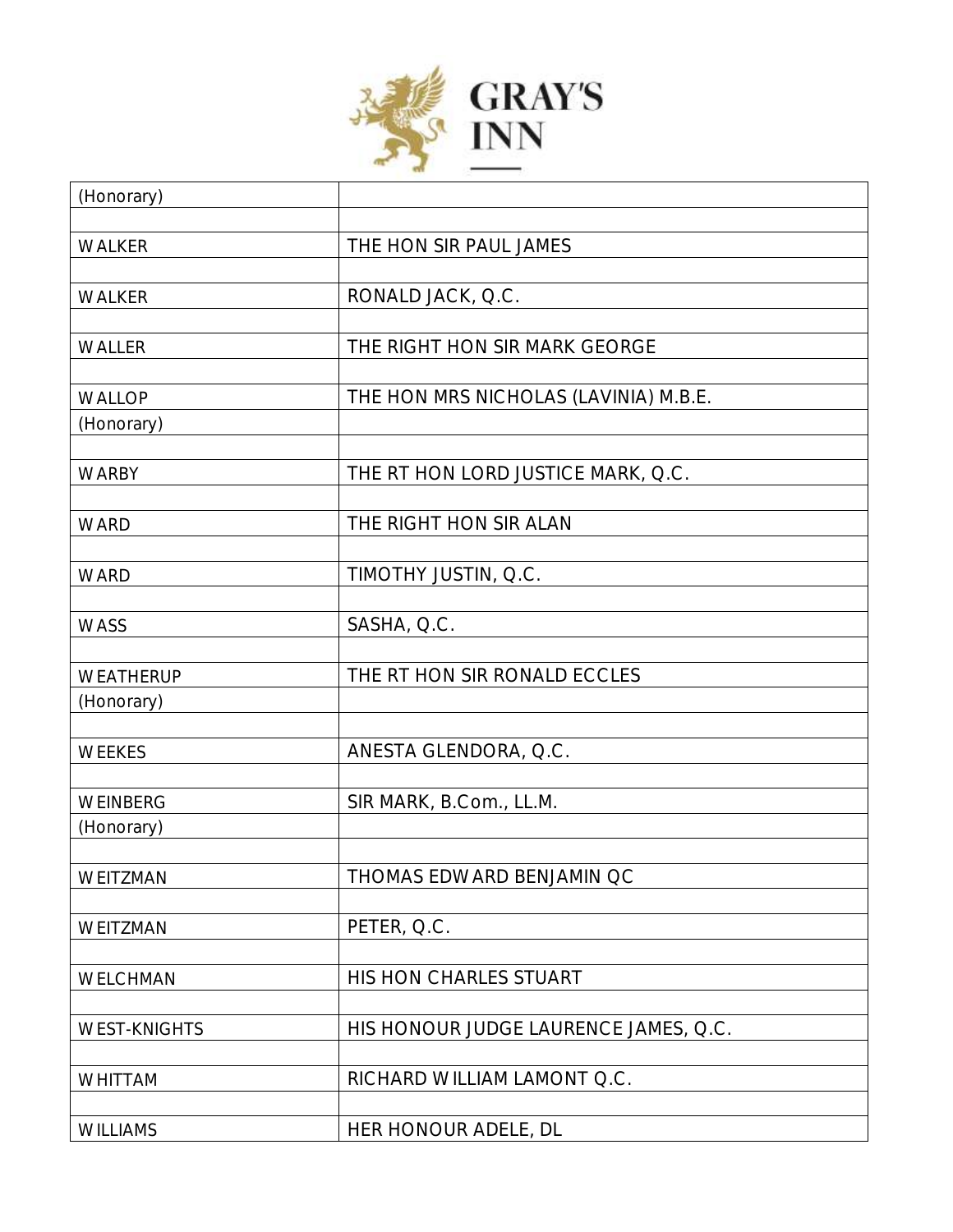

| <b>WILLIAMS</b>        | HEATHER, Q.C.                       |
|------------------------|-------------------------------------|
|                        |                                     |
| <b>WILLIAMS</b>        | RHODRI JOHN, QC                     |
|                        |                                     |
| WILSON-SMITH           | CHRISTOPHER, Q.C.                   |
|                        |                                     |
| WINKELMANN             | THE RIGHT HON DAME HELEN            |
| (Honorary)             |                                     |
|                        |                                     |
| <b>WONG</b>            | ATTORNEY GENERAL LUCIEN S.C.        |
| (HONORARY)             |                                     |
|                        |                                     |
| <b>WOOD</b>            | <b>GAYNOR-ELLEN</b>                 |
|                        |                                     |
| <b>WOOD</b>            | THE CHIEF JUSTICE GEORGINA THEODORA |
| (Honorary)             |                                     |
| <b>WOOD</b>            | SIR MICHAEL CHARLES, K.C.M.G.       |
|                        |                                     |
| WOODLEY                | SONIA, Q.C.                         |
|                        |                                     |
| <b>WOOLER</b>          | STEPHEN JOHN, CB                    |
|                        |                                     |
| <b>WOOLF OF BARNES</b> | THE RIGHT HON THE LORD, CH          |
| (Honorary)             |                                     |
|                        |                                     |
| WOOTTON                | ALDERMAN SIR DAVID HUGH, Kt         |
| (Honorary)             |                                     |
|                        |                                     |
| <b>WORKMAN</b>         | TIMORTHY HENRY, C.B.E.              |
| (Honorary)             |                                     |
|                        |                                     |
| WORTHINGTON            | STEPHEN QC                          |
|                        |                                     |
| <b>WRIGHT</b>          | HER HONOUR JUDGE CAROLINE WRIGHT    |
|                        |                                     |
| YAAKOB                 | THE HON TAN SRI SITI NORMA BINTI    |